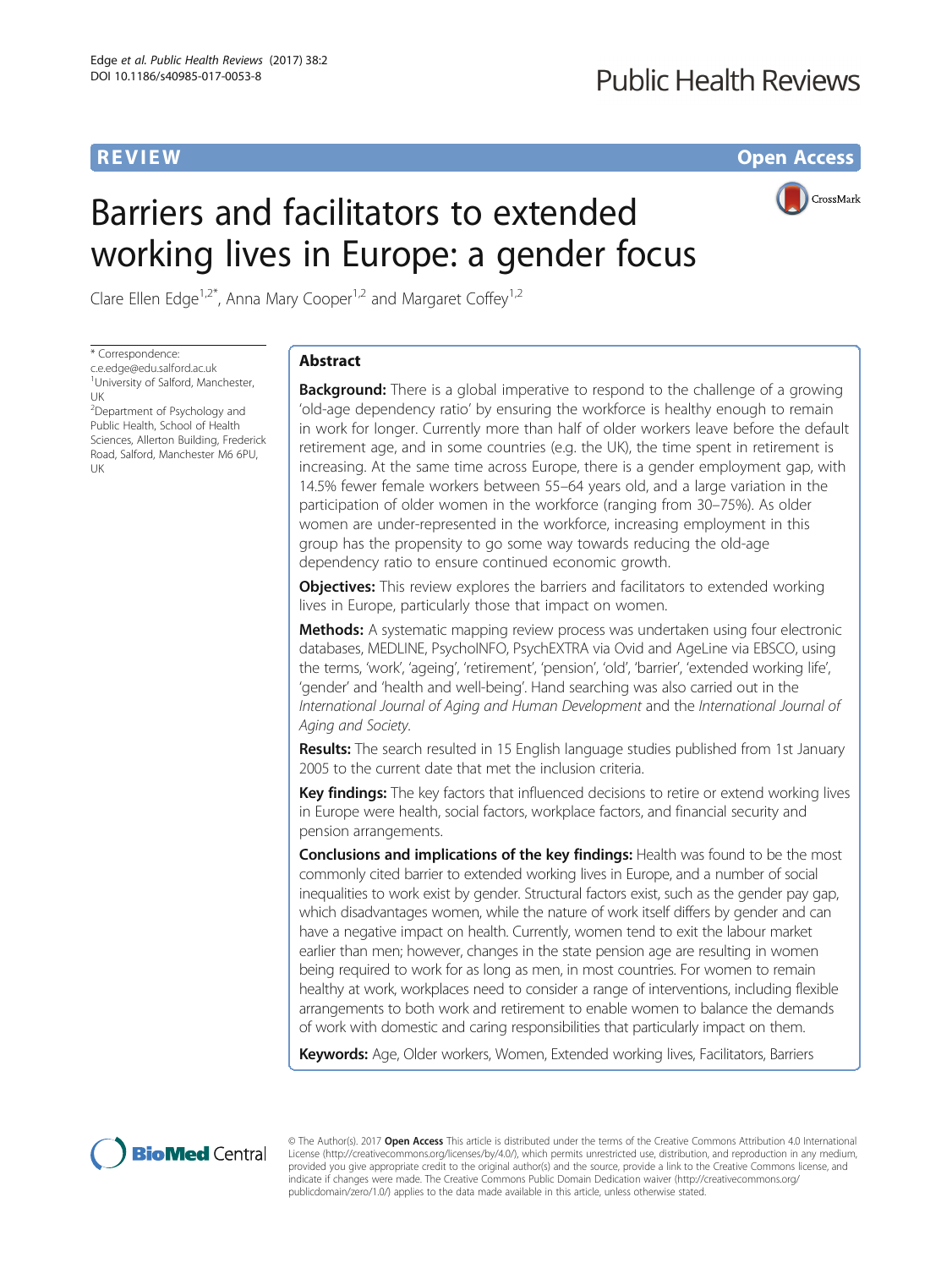### Introduction

People are healthier and live longer today than in previous years, while at the same time they have fewer children than they used to, leading to an increase in the 'old-age dependency ratio' [\[1](#page-24-0)]. This means a smaller proportion of working age people supporting a growing proportion of older citizens [[2\]](#page-24-0). Data from Eurostat [[3\]](#page-24-0) indicates that life expectancy at age 65 has increased, and it is projected to continue to rise. As a result, most European Union member states are reforming their pension systems in order to improve the long-term sustainability of their public finances, together with adequate pensions [[4, 5\]](#page-24-0). Generally, across Europe, these reforms have involved increasing the length of time that people spend at work before they can retire and are eligible to draw their pensions [\[6\]](#page-24-0). In addition, most European countries have implemented Active Labour Market Policies (ALMPs) aimed at extending working lives (EWL), and in addition, a number of countries (Belgium, Denmark, Finland, The Netherlands and Germany) have implemented flexible working policies [[7\]](#page-24-0). The majority of changes to retirement age will take place in the 2020s. 'Denmark, France, Germany and Spain have decided to raise the retirement age from 65 to 67 years, while the goal is 68 years in Britain and Ireland' [\[6](#page-24-0)].

Table [1](#page-2-0) highlights the key differences in statutory pension ages for males and females across 31 European countries (EU-28, plus the three European Economic Area (EEA) countries, Iceland, Lichtenstein and Norway), together with their respective gender pay and earning gaps.

The lowest retirement ages for women were found in Slovakia, Austria, Poland and Romania, while the highest were found in Denmark, Greece, Iceland and Norway [\[6](#page-24-0)]. Also highlighted is the gender pay gap, i.e. the difference in average gross hourly wages between men and women across the economy [\[8](#page-24-0)]. The latest figures from Eurostat (2016) [[8\]](#page-24-0) highlight an average gender pay gap of 16.1% (EU-28), which ranges from 2.9% in Slovenia to 28.3% in Estonia, with women generally earning significantly less. This pay gap has implications for retirement benefits, as the majority of state pensions are earnings related.

Work has been shown to be good for health across all ages [[2](#page-24-0), [9](#page-24-0)]. Specifically, 'good quality' work has been identified as vital for reducing health inequalities and a matter of social justice [[2\]](#page-24-0). In addition, the workplace has been shown to be a potential 'setting for health', a concept first noted in the Ottawa Charter for Health Promotion [\[10](#page-24-0)] which asserted that the way populations organise work should create a healthy society. The long-term retirement has been shown to be detrimental to health, despite evidence of short-term health gains, particularly in respect of mental health [[11](#page-24-0), [12](#page-24-0)]. For example, retirement increases the likelihood of having at least one diagnosed physical illness by around 60% [\[13\]](#page-24-0). However, a recent systematic review has highlighted that much research has lacked detail of the interacting effects of subpopulations, such as by type of employment (for example, manual labour compared to office-based work), on health [[14](#page-24-0)].

The European 2020 target is for 75% of the 20–64 year olds to be employed by 2020 [[15\]](#page-24-0). In order to achieve this target, the under-represented categories of workers, which include younger and older workers, need to improve. However, in 2012, less than half of 55–64 year olds in the EU were working and more than half of older workers leave work before the default retirement age [\[16, 17\]](#page-24-0). This is despite the fact that life expectancy is higher and work is less physically demanding, which one would expect should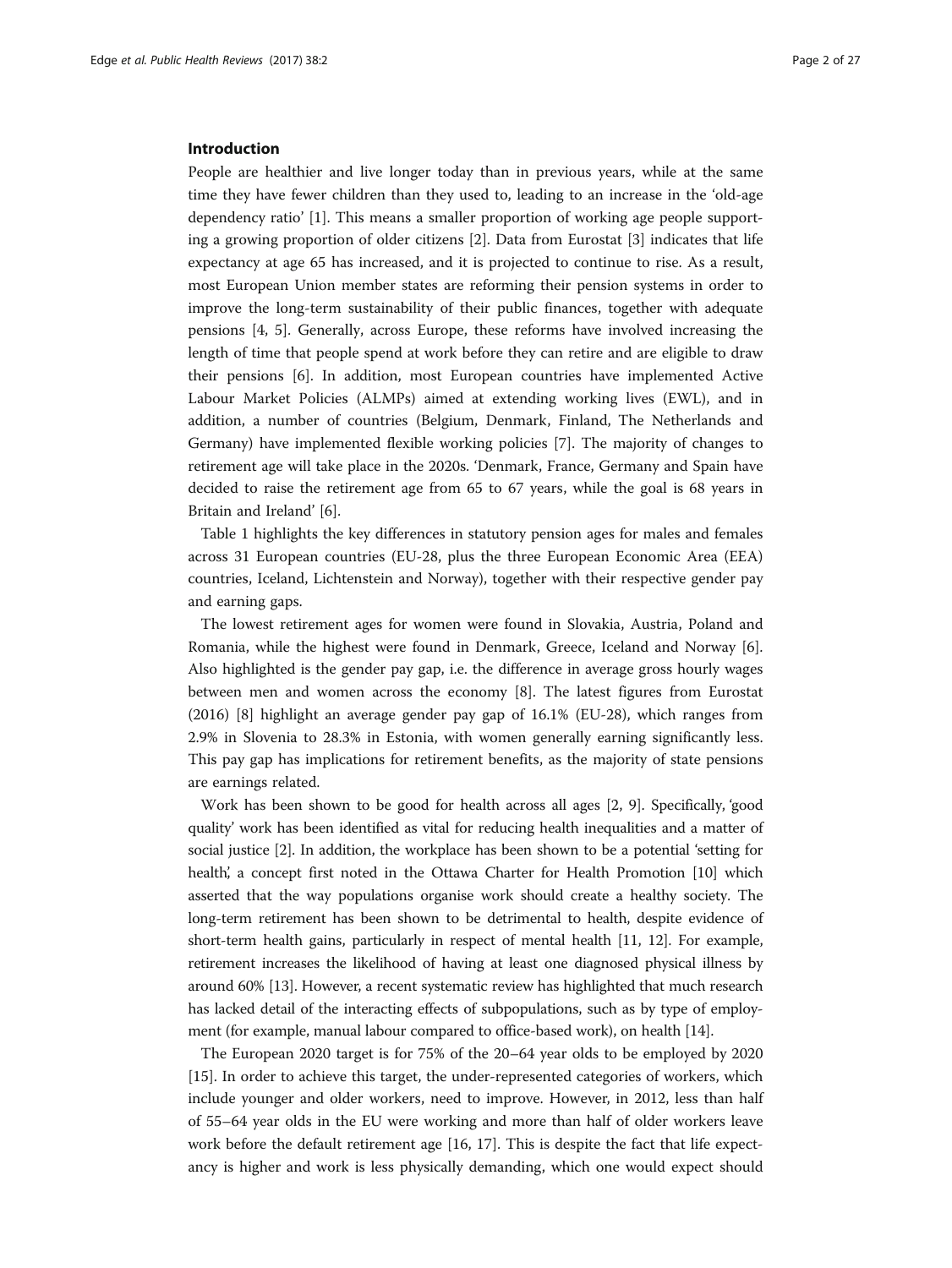| Country        | Statutory pension<br>age males (females) <sup>a</sup> | Gender pay<br>gap <sup>b, c</sup> (%) | The average gender overall<br>earning gap <sup>d, e</sup> (%) |
|----------------|-------------------------------------------------------|---------------------------------------|---------------------------------------------------------------|
| Austria        | 65 (60)                                               | 22.9                                  | 46.7                                                          |
| Belgium        | 65                                                    | 9.9                                   | 35.9                                                          |
| Bulgaria       | 64 years 4 months (61 years 4 months)                 | 13.4                                  | 22.9                                                          |
| Croatia        | 65 (61 years 3 months)                                | 15.4                                  | 23                                                            |
| Cyprus         | 65                                                    | 6.5                                   | 33.7                                                          |
| Czech Republic | 62 years 10 months (58-62)                            | 22.1                                  | 41                                                            |
| Denmark        | 65 (67)                                               | 15.8                                  | 26.5                                                          |
| Estonia        | 63 (62 years 6 months)                                | 28.3                                  | 32.2                                                          |
| Finland        | $63 - 68(65)$                                         | 18                                    | 27                                                            |
| France         | 65                                                    | 15.3                                  | 32.9                                                          |
| Germany        | 65 years 3 months                                     | 21.6                                  | 45.3                                                          |
| Greece         | 67                                                    | $15^{\rm f}$                          | $45.2^{t}$                                                    |
| Hungary        | 62 years 6 months                                     | 15.1                                  | 32.7                                                          |
| Iceland        | $67^9$                                                | 18.7                                  | 32.8                                                          |
| Ireland        | 66                                                    | 14.4                                  | 34.7                                                          |
| Italy          | 66 years 3 months (63 years 9 months)                 | 7.3                                   | 4.3                                                           |
| Latvia         | 62 years 6 months                                     | 15.2                                  | 16.1                                                          |
| Lichtenstein   | $64^h$                                                | $18^{\mathrm{i}}$                     | j                                                             |
| Lithuania      | 63 years 2 months (61 years 4 months)                 | 14.8                                  | 12.3                                                          |
| Luxembourg     | 65                                                    | 8.6                                   | 38.4                                                          |
| Malta          | 62                                                    | 4.5                                   | 56.3                                                          |
| Netherlands    | 65 years 3 months                                     | 16.2                                  | 49.1                                                          |
| Norway         | $62 - 75(67)$                                         | 14.9                                  | 34.4                                                          |
| Poland         | 65 years 7 months (60 years 7 months)                 | 6.4                                   | 29.6                                                          |
| Portugal       | 66                                                    | 14.5                                  | 27.8                                                          |
| Romania        | 65 (60)                                               | 10.1                                  | 29.9                                                          |
| Slovakia       | 62 (58 years 3–62 months)                             | 21.1                                  | 37.5                                                          |
| Slovenia       | 64 years 4 months                                     | 2.9                                   | 12.8                                                          |
| Spain          | 65 years 3 months                                     | 18.8                                  | 38                                                            |
| Sweden         | $61 - 67(65)$                                         | 14.6                                  | 30.2                                                          |
| UK             | 65 (62 years 4 months)                                | 18.3                                  | 47.6                                                          |

<span id="page-2-0"></span>Table 1 Statutory pension ages and gender pay/earning gaps

Sources:

a Finnish Centre for Pensions (2015); [http://www.etk.fi/en/the-pension-system-2/the-pension-system/international](http://www.etk.fi/en/the-pension-system-2/the-pension-system/international-comparison/retirement-ages/)[comparison/retirement-ages/](http://www.etk.fi/en/the-pension-system-2/the-pension-system/international-comparison/retirement-ages/)

<sup>b</sup>The gender pay gap is the difference in average gross hourly wage between men and women across the economy (the average gender pay gap in the EU is 16.1% based on the EU 28 provisional data; Ireland 2012 data) (Eurostat, 2013, 2016) Eurostat (2016); [http://ec.europa.eu/eurostat/statistics-explained/index.php/](http://ec.europa.eu/eurostat/statistics-explained/index.php/Gender_pay_gap_statistics#Further_Eurostat_information)

[Gender\\_pay\\_gap\\_statistics#Further\\_Eurostat\\_information](http://ec.europa.eu/eurostat/statistics-explained/index.php/Gender_pay_gap_statistics#Further_Eurostat_information)

<sup>d</sup>The gender overall earning gap is the difference between the average annual earnings between women and men. It takes into account three types of disadvantages women face: lower hourly earnings, working fewer hours in paid jobs and lower employment rates (for example when interrupting a career to take care of children or relatives) (the average gender overall earning gap in the EU is 41.1%) (Eurostat, 2010)

e<br>European commission (2015); [http://ec.europa.eu/justice/gender-equality/document/index\\_en.htm#pay](http://ec.europa.eu/justice/gender-equality/document/index_en.htm#pay)<br><sup>f</sup>Eurostat (2010): http://ec.europa.eu/eurostat/statistics-explained/index.php/Gender.statistics

Eurostat (2010); [http://ec.europa.eu/eurostat/statistics-explained/index.php/Gender\\_statistics](http://ec.europa.eu/eurostat/statistics-explained/index.php/Gender_statistics) <sup>g</sup>

OECD (2015); [http://www.oecd-ilibrary.org/social-issues-migration-health/pensions-at-a-glance-2015/iceland\\_pension\\_glance-](http://www.oecd-ilibrary.org/social-issues-migration-health/pensions-at-a-glance-2015/iceland_pension_glance-2015-58-en)[2015-58-en](http://www.oecd-ilibrary.org/social-issues-migration-health/pensions-at-a-glance-2015/iceland_pension_glance-2015-58-en)

hEuropean commission (2015); [http://ec.europa.eu/justice/discrimination/files/ad\\_2014\\_country\\_reports/2015-li](http://ec.europa.eu/justice/discrimination/files/ad_2014_country_reports/2015-li-country_report_nd_final.pdf)[country\\_report\\_nd\\_final.pdf](http://ec.europa.eu/justice/discrimination/files/ad_2014_country_reports/2015-li-country_report_nd_final.pdf)

i European commission

(2013); [http://ec.europa.eu/justice/gender-equality/files/epo\\_campaign/131218\\_epo\\_update\\_liechtenstein.pdf](http://ec.europa.eu/justice/gender-equality/files/epo_campaign/131218_epo_update_liechtenstein.pdf) <sup>j</sup> Data could not be located for Lichtenstein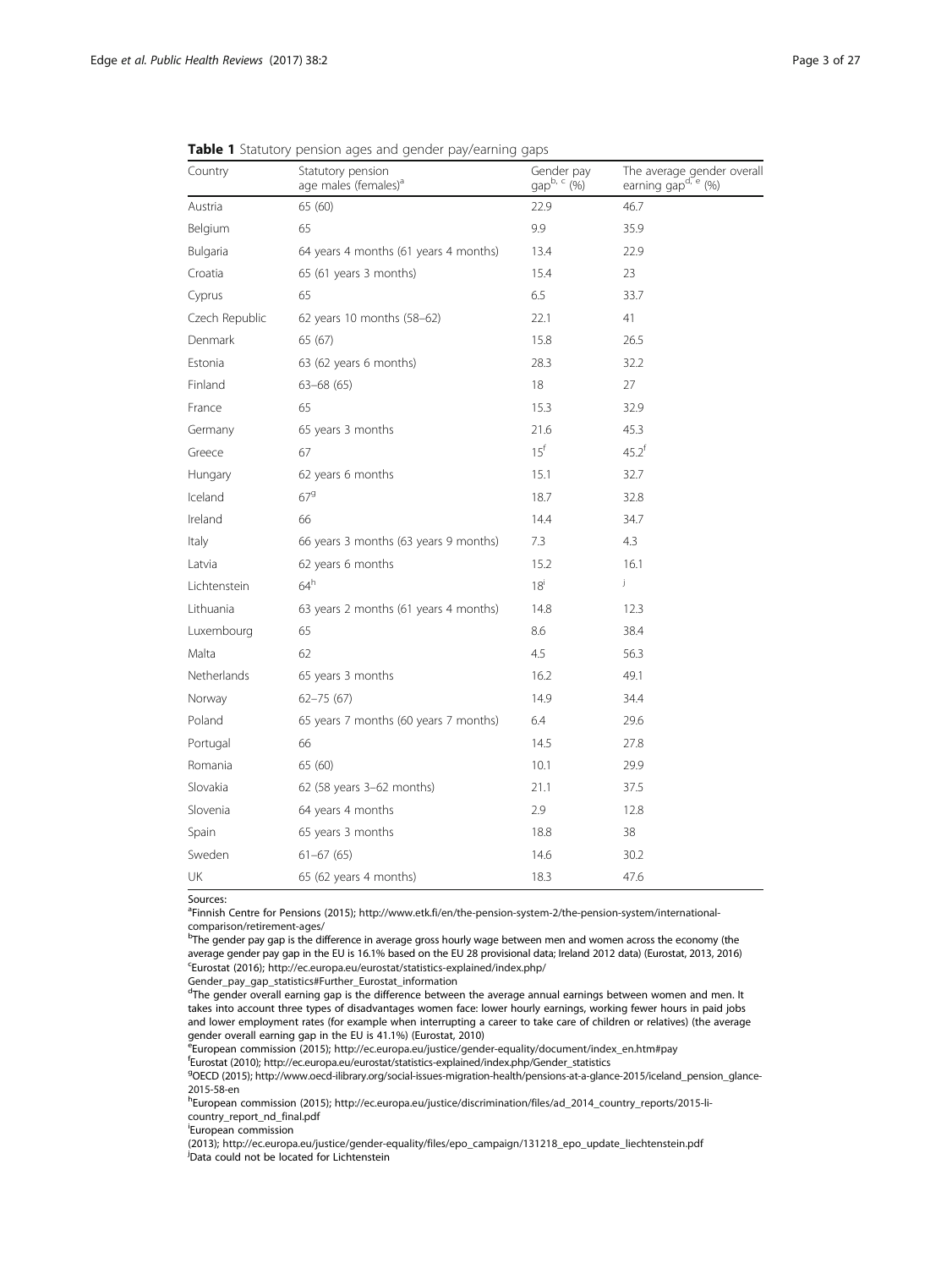led to higher, rather than lower retirement ages [\[18\]](#page-24-0). For example, in the UK, the average time spent in retirement is still increasing; since the late 1990s, it has risen from 20 to 22 years for men and 25 to 26 years for women [\[5](#page-24-0)], which highlights the complexity of the issue under review.

Looking at the participation in the labour market, there is a gender employment gap which widens through the life cycle, from 8.3 percentage points in the 20–29-year cohort to 14.5 percentage points in the older cohort (55–64 years) [[19\]](#page-24-0). There is also large variation in participation rates of older women in the workforce, e.g. for the UK, they are 74.6% [[20](#page-25-0)], while in parts of Europe (Malta, Slovenia, Greece, Poland and Italy), they are less than 30% [[15\]](#page-24-0). As older women are an 'under-represented' category of worker, increasing the employment of this group has the propensity to go some way towards reducing the old-age dependency ratio [[21\]](#page-25-0), which is considered essential to ensure continued economic growth in the future [[22](#page-25-0)].

Older workers are mainly employed in manufacturing (14%), human health and social work activities (11%), education (9%) and public administration (9%) and a further 21.6% are self-employed [[17](#page-24-0)]. Changes in the demographic composition of older workers, aged 50–69, include a 21.8% rise of part-time workers in the EU-28 in 2012, compared to 17.0% for those aged 25–49 [[23\]](#page-25-0). The greatest proportion increase in part-time work in percentage points between these age groups was in respect of women, from 29.9% (age 25–49) to 35.1% (age 50–69) across the EU-28 [[23\]](#page-25-0).

Given the economic imperative to maintain a healthy workforce and increase the number of older workers, this review will draw together the key barriers (including health) and facilitators to extending working lives, with a particular focus on gender.

### Methodology

### Review typology

The review method was informed by the framework suggested by Arksey and O'Malley [[24\]](#page-25-0) and used by Edwards and Brettle [[25](#page-25-0)]. It followed the stages:

- 1. Identifying the research question
- 2. Identifying relevant studies
- 3. Study selection
- 4. Charting the data
- 5. Collating, summarising and reporting the results

A systematic mapping review process, designed to chart and categorise existing literature in order to identify the main themes and gaps [\[26\]](#page-25-0), was used to draw out the key barriers and facilitators to EWL within Europe.

### Inclusion and exclusion criteria

The focus of this review was countries  $(n = 31)$  within the EU-28 and EEA. Articles were selected based on coverage of factors facilitating or inhibiting extending working lives (EWL). Papers were included from 2005, as a number of retirement policy directives across the EU and nationally have occurred specifically in the last 10 years.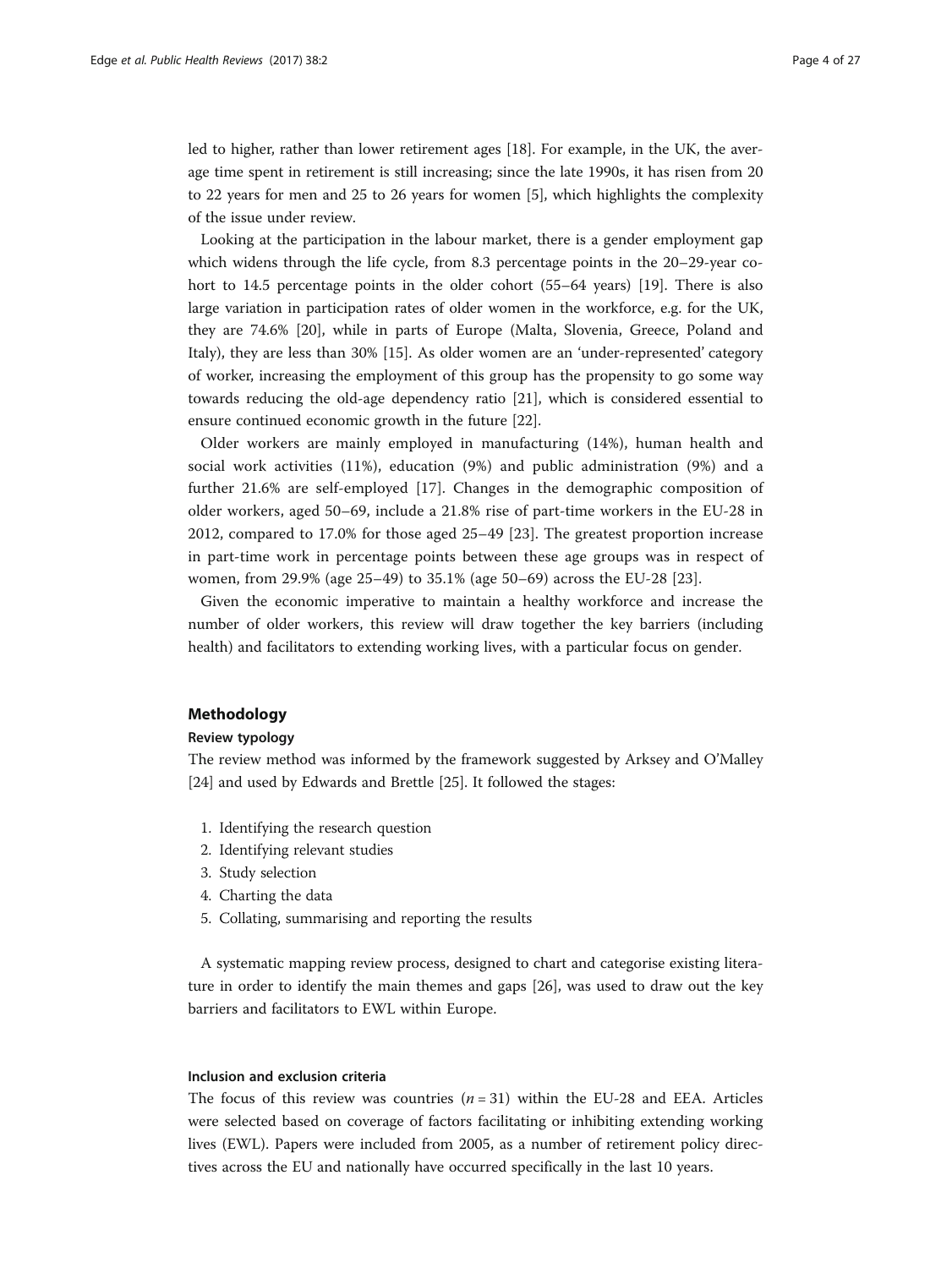### Search strategy

An initial scoping strategy was carried out using MEDLINE via Ovid in order to assess the literature available and to check the specificity and precision of the search strategy.

The search strategy was constructed around the three main concepts: barriers and facilitators, work and older workers. The search terms were age or ageing or aging, retire\*, pension\*, old\*, barrier\*, challenge\* enhance\*, facilitate\* extended working life or lives, work\* or job, occupation and employ\*.

The following electronic databases were searched in August 2016: MEDLINE, PsychINFO, PsychEXTRA, MEDLINE(R) Epub Ahead of Print via Ovid and AgeLine via EBSCO. To support this, hand searching was carried out in the *International Journal of Aging and Human* Development and the International Journal of Aging and Society. In addition, the reference lists of included articles were scanned for any other articles that met the inclusion criteria.

### Study selection process

All citations were downloaded into an EndNote library, and duplicates were removed. Initially, the titles and abstracts were screened against the inclusion criteria to identify relevant studies by CEE and a proportion checked by AMC. Following this, the full texts were obtained for those papers marked as included and unsure, and these were screened to obtain the final included list.

### Process for charting the data

This process was informed by the paper by Osei-Kwaqi et al. [[27\]](#page-25-0). Following the identification of the included paper, factors relating to barriers and facilitators to EWL and those related to gender were themed into clusters and factors (Fig. [1](#page-5-0)).

### The key findings in relation to facilitators and barriers influencing people's decision to retire or extend their working lives

The key characteristics of the 15 included studies in the review are presented in Table [2](#page-6-0). Twelve of the studies were conducted in only one country: Norway  $n = 2$  [[28, 29](#page-25-0)], UK  $n = 4$  [\[30](#page-25-0)–[33\]](#page-25-0), The Netherlands  $n = 2$  [[34, 35](#page-25-0)], Denmark  $n = 3$  [[36](#page-25-0)–[38](#page-25-0)] and Germany n  $= 1$  [\[39\]](#page-25-0), with three of the studies being conducted across multiple countries [[40](#page-25-0)–[42](#page-25-0)]. In fourteen of the studies, the population was over the age of 40, with the exception of the Tuchsen et al.'s [[37](#page-25-0)] study which looked at the increasing risk of female shift workers going onto a disability pension across all ages. Of the included papers, 11 were quantitative, of which eight were longitudinal [[28](#page-25-0), [29, 31, 35, 37, 38, 40, 41\]](#page-25-0), three were cross-sectional [\[29, 36, 39\]](#page-25-0) and four were qualitative [\[30](#page-25-0), [32](#page-25-0)–[34\]](#page-25-0).

### Factors facilitating or enabling extended working life

Through the systematic mapping exercise, four main clusters (each of which contained a number of factors) were identified that related to influences on people's retirement decisions (which vary by occupation and gender) (Table [3\)](#page-8-0):

- Health
- Social factors
- Workplace factors
- Financial security and pension arrangements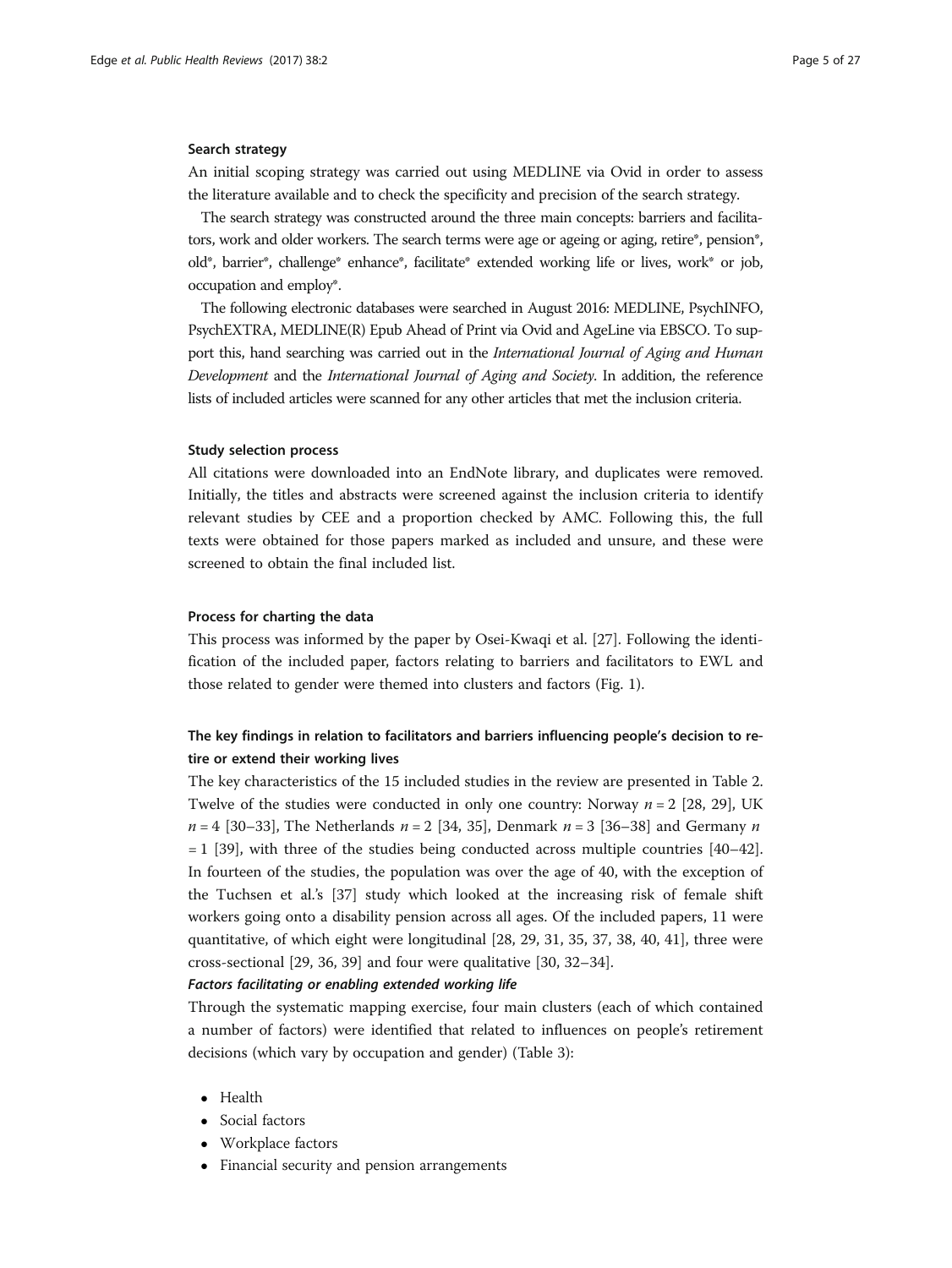<span id="page-5-0"></span>

The cluster 'health context' consisted of four factors: ill health as a barrier to EWL, the negative impact of work on health as a barrier to EWL, positive health benefits of EWLs and the subjective experience of health (health pessimism) as a barrier to EWL. Health was cited in the majority ( $n = 11$ ) of the reviewed studies [\[28](#page-25-0), [30](#page-25-0)–[33](#page-25-0), [35](#page-25-0), [37](#page-25-0), [38](#page-25-0), [40](#page-25-0)–[42](#page-25-0)]. Nine of these studies cited health as a barrier to EWL [\[28](#page-25-0), [30](#page-25-0)–[33, 35](#page-25-0), [38, 40](#page-25-0), [42](#page-25-0)] while two also noted that there were positive health benefits of EWL [\[30](#page-25-0), [32\]](#page-25-0) and one highlighted the qualitative experiences of the UK older workers' subjective experience of health, which was affected by social context and individual circumstances such as financial constraints [\[33](#page-25-0)]. Shift work and manual work were found to negatively impact on health in three of the studies [\[33, 37, 41\]](#page-25-0). Eight studies cited gender differences in respect of health or retirement. Firstly, in respect of retirement, whereby females were shown to retire earlier than males across the study populations [[31, 40](#page-25-0), [42\]](#page-25-0) with the exception of Norway [\[28](#page-25-0)] where males were shown to retire earlier, although this result was not consistent. Three studies specifically cited gender-based differences to health as a barrier to EWL; firstly, in respect of mental health and stress, whereby men were disproportionately affected compared to females [\[32](#page-25-0)], and secondly, in respect of involuntary retirement (including by ill health), whereby men were more prone to becoming involuntarily retired than females [[40, 41\]](#page-25-0). There was also a gendered context to the impact of work on health, firstly in a study conducted in Denmark, which illustrated the negative impact of shift work on the health of older workers, specifically in females [[37\]](#page-25-0). Secondly, Brown and Vickerstaff [[33\]](#page-25-0) in their qualitative UK study found that men, particularly working class men, tended to adopt manual roles that were linked to having physical impairments, while women tended to be in caring roles, which also carry their own health risks related to the emotional impact of their jobs.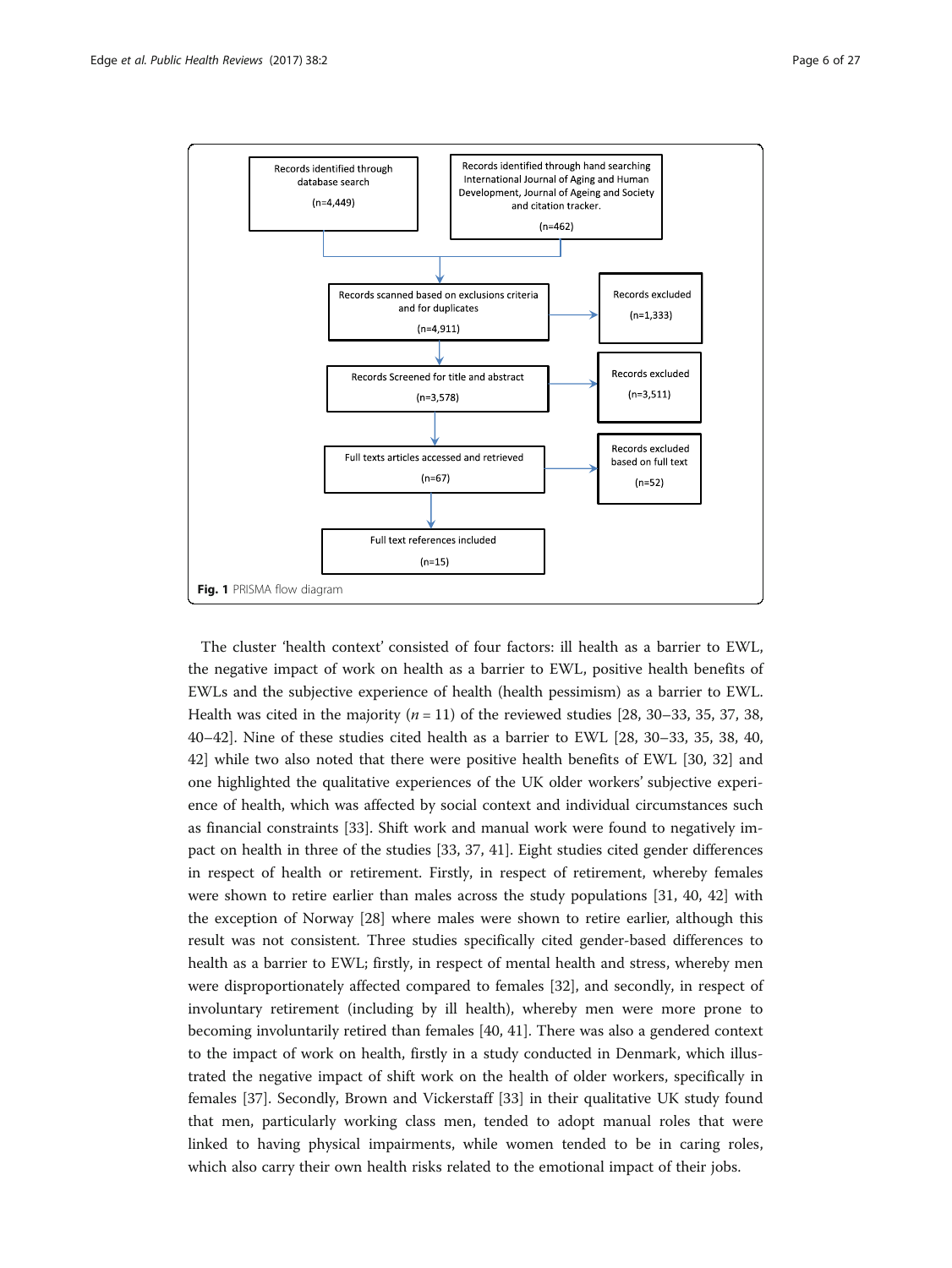|        | Author                                              | Country                                                                                                                   | Study population                                                                                                                                                                             | Design                        | Participants                                                                                                                                                                                                                                                                                                     |
|--------|-----------------------------------------------------|---------------------------------------------------------------------------------------------------------------------------|----------------------------------------------------------------------------------------------------------------------------------------------------------------------------------------------|-------------------------------|------------------------------------------------------------------------------------------------------------------------------------------------------------------------------------------------------------------------------------------------------------------------------------------------------------------|
|        | [33] Brown and<br>Vickerstaff<br>2011               | UK                                                                                                                        | Individuals approaching<br>or entering retirement<br>in the UK                                                                                                                               | Qualitative                   | $n = 96$ aged 50-65 year<br>old (apart from 7<br>respondents slightly<br>above or below the age<br>brackets)                                                                                                                                                                                                     |
| $[42]$ | De Preter,<br>van Looy and<br>Mortelmans<br>2013    | Austria, Germany,<br>Sweden, Belgium,<br>Spain, Italy, France,<br>Denmark, Greece,<br>Switzerland and The<br>Netherlands. | Survey of Health,<br>Ageing, and Retirement<br>in Europe (SHARE) and<br>macro data derived<br>from the Organisation<br>for Fconomic<br>Cooperation and<br>Development (OECD)<br>and Eurostat | Quantitative-<br>longitudinal | Total sample at t2 was<br>$n = 5,127$ respondents,<br>resulting in 440<br>retirement events. There<br>were $n = 2.582$ men and<br>$n = 2,545$ women in the<br>sample                                                                                                                                             |
|        | [40] Hofaecker et<br>al. 2016                       | Germany, UK (and<br>Japan)                                                                                                | Survey of Health and<br>Ageing in Europe<br>(SHARE), English<br>Longitudinal Study of<br>Ageing (ELSA) and the<br>Japanese Study of<br>Health, Ageing and<br>Retirement (JSTAR)              | longitudinal                  | Quantitative- $n = 5,172$ English<br>respondents aged 50<br>and over at t2 ( $n = 2,617$<br>men, $n = 2,555$ women)<br>$n = 1,549$ German<br>respondents aged 50<br>and over at t2 ( $n = 909$<br>men, $n = 640$ women)<br>$n = 892$ Japanese older<br>respondents at t2 ( $n =$<br>468 men, $n = 424$<br>women) |
|        | [38] Larsen 2008                                    | Denmark                                                                                                                   | Danish survey of elderly<br>individuals consisting of<br>two waves from 1997<br>and 2002                                                                                                     | Ouantitative-<br>longitudinal | $n = 1,579$ wage earners<br>aged 52-57 years old at<br>t2                                                                                                                                                                                                                                                        |
|        | [30] Loretto and<br>White 2006                      | UK                                                                                                                        | Workers from finance,<br>education, local<br>government, hospitality,<br>caring services,<br>professional<br>occupations and the<br>private sector were<br>represented                       | Qualitative                   | Employees aged 50 and<br>over $n = 33$ , $n = 19$ men<br>and $n = 14$ women<br>participated across the<br>four focus groups                                                                                                                                                                                      |
|        | [39] Micheel,<br>Roloff and<br>Wickenheiser<br>2011 | Germany                                                                                                                   | The data basis was<br>constituted from the<br>study 'Continuing in<br>employment in<br>pensionable age'                                                                                      | cross<br>sectional            | Quantitative- $n = 1,500$ aged 55 to<br>under 65 years old. This<br>excluded self-employed<br>individuals or those<br>who were unemployed                                                                                                                                                                        |
|        | [29] Nicolaisen,<br>Thorsen and<br>Eriksen 2012     | Norway                                                                                                                    | Drawn from the<br>Norwegian Life Course,<br>Aging and Generation<br>(NorLAG) study                                                                                                           | cross<br>sectional            | Quantitative- Workers aged 40-<br>61 years (thinking about<br>retirement) $n = 2,339$                                                                                                                                                                                                                            |
|        | [32] Porcellato et<br>al. 2010                      | UK                                                                                                                        | Individuals residing the<br>North West of England                                                                                                                                            | Oualitative                   | Age range 50-68 years<br>old. Total sample was n<br>$=$ 56, of which $n = 22$<br>were in paid work ( $n =$<br>31 males, $n = 25$<br>females)                                                                                                                                                                     |
|        | [41] Radl 2013                                      | Austria, Belgium,<br>Denmark, France,<br>Germany, Greece, Italy,<br>The Netherlands, Spain,<br>Sweden and<br>Switzerland. | SHARE survey data,<br>which targets the<br>European population                                                                                                                               | Quantitative-<br>longitudinal | Aged over 50 years<br>living in residential<br>households and their<br>partners. At t2 the total<br>sample $n = 12,154$<br>(ranged from $n = 407$<br>Switzerland to $n = 1,749$<br>Sweden). Participants<br>already retired $n = 7,527$<br>and still in work $n =$<br>4,627                                      |

<span id="page-6-0"></span>Table 2 The key study characteristics of included studies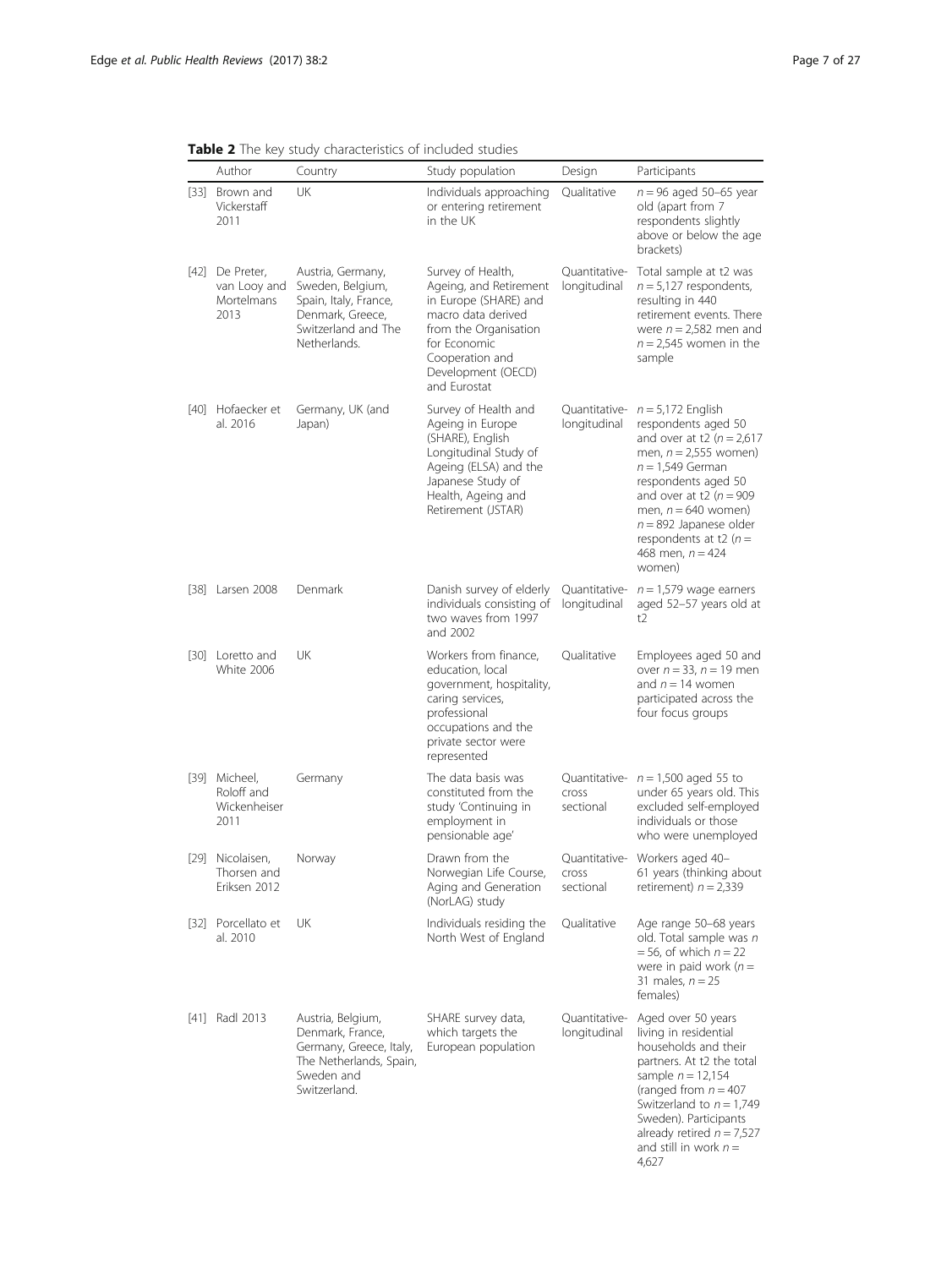| [34]   | Reeuwijk et<br>al. 2013                 | The Netherlands | Participants were<br>selected from the Study<br>on Transitions in<br>Employment, Ability<br>and Motivation<br>(STREAM). | Oualitative                         | $n = 30$ employees aged<br>58-64 years                                                                                                                                                                                  |
|--------|-----------------------------------------|-----------------|-------------------------------------------------------------------------------------------------------------------------|-------------------------------------|-------------------------------------------------------------------------------------------------------------------------------------------------------------------------------------------------------------------------|
| $[31]$ | Rice et al.<br>2011                     | UK              | English Longitudinal<br>Survey on Ageing<br>(ELSA)                                                                      | Ouantitative-<br>longitudinal       | Individuals aged<br>50 years and over at<br>baseline and at<br>retirement age (age<br>60 years for women,<br>65 years for men) at 4-<br>year follow-up, living in<br>private households in<br>England $n = 1,693$ at t2 |
| [28]   | Solem et al.<br>2016                    | Norway          | Norwegian Study on<br>Life Course, Ageing and<br>Generation (NorLAG)                                                    | Quantitative-<br>longitudinal       | $n = 2,401$ employed<br>workers aged 40-<br>79 years. $n = 605$ were<br>57 years old and over at<br>t                                                                                                                   |
| [36]   | Thorsen et al.<br>2012                  | Denmark         | Danish National<br>working Environment<br>Survey (DANES)                                                                | Ouantitative-<br>cross<br>sectional | Total sample $n = 3,122$<br>aged 50 years and over.                                                                                                                                                                     |
| [37]   | Tüchsen et al. Denmark<br>2008          |                 | Danish Work<br><b>Environment Cohort</b><br>Study (DWECS)                                                               | Quantitative-<br>longitudinal       | Employees aged 18-<br>59 years females $n =$<br>3,980, males $n = 4,025$ at<br>t3                                                                                                                                       |
|        | [35] van Solinge<br>and Henkens<br>2014 | The Netherlands | Older employees<br>residing in The<br>Netherlands                                                                       | Ouantitative-<br>longitudinal       | $n = 1,458$ older workers<br>at t2 aged 50-59 years<br>old at baseline.                                                                                                                                                 |

Table 2 The key study characteristics of included studies (Continued)

Social factors related to retirement choices were identified as follows: social and leisure activities, caring responsibilities, education education/employment level, social class, partner status, negative social norms and internal beliefs about ageing that impact on retirement decisions.

The desire to spend time away from work, e.g. for leisure activities [[29](#page-25-0), [34](#page-25-0)] or to care for a grandchild [[42\]](#page-25-0) was found to be a barrier to EWL. Having caring obligations was also found to be a barrier [\[32, 34\]](#page-25-0), although De Preter [\[42](#page-25-0)] found that caring for a dependent within the household predicted EWL. Educational or employment status was found to be both a barrier and a facilitator to EWL, and there were some intercountry differences [\[28, 32](#page-25-0), [38](#page-25-0)–[40, 42\]](#page-25-0). Older workers with higher education [[38, 40, 42\]](#page-25-0) and professional status [\[39](#page-25-0)] tended to work for longer. Older workers with low education often retire earlier than they prefer [\[28](#page-25-0)], and in the UK, a number of participants reported that their lack of qualifications, which they regretted, prevented them from competing in the job market, thereby acting as a barrier to EWL [[32\]](#page-25-0). Similarly, social class (which can incorporate education level) was found [\[41](#page-25-0)] to exert a strong influence on retirement decisions. There were also some gender differences across studies and by country in respect of educational or employment level as a social barrier to EWL. Females were found to retire later than men in Norway [[28\]](#page-25-0) and earlier than men in Germany and in the UK [\[40](#page-25-0)]. Across Europe, gender differences in retirement were largely driven by women's lower social class positions [\[41](#page-25-0)], and personal reasons were cited more so by women than men in the UK [\[40\]](#page-25-0). In terms of EWL, for women, an increase in retirement age was found with increasing vocational training [[38](#page-25-0)], and women with high professional roles showed greater chances of having plans to EWL than men [\[39](#page-25-0)].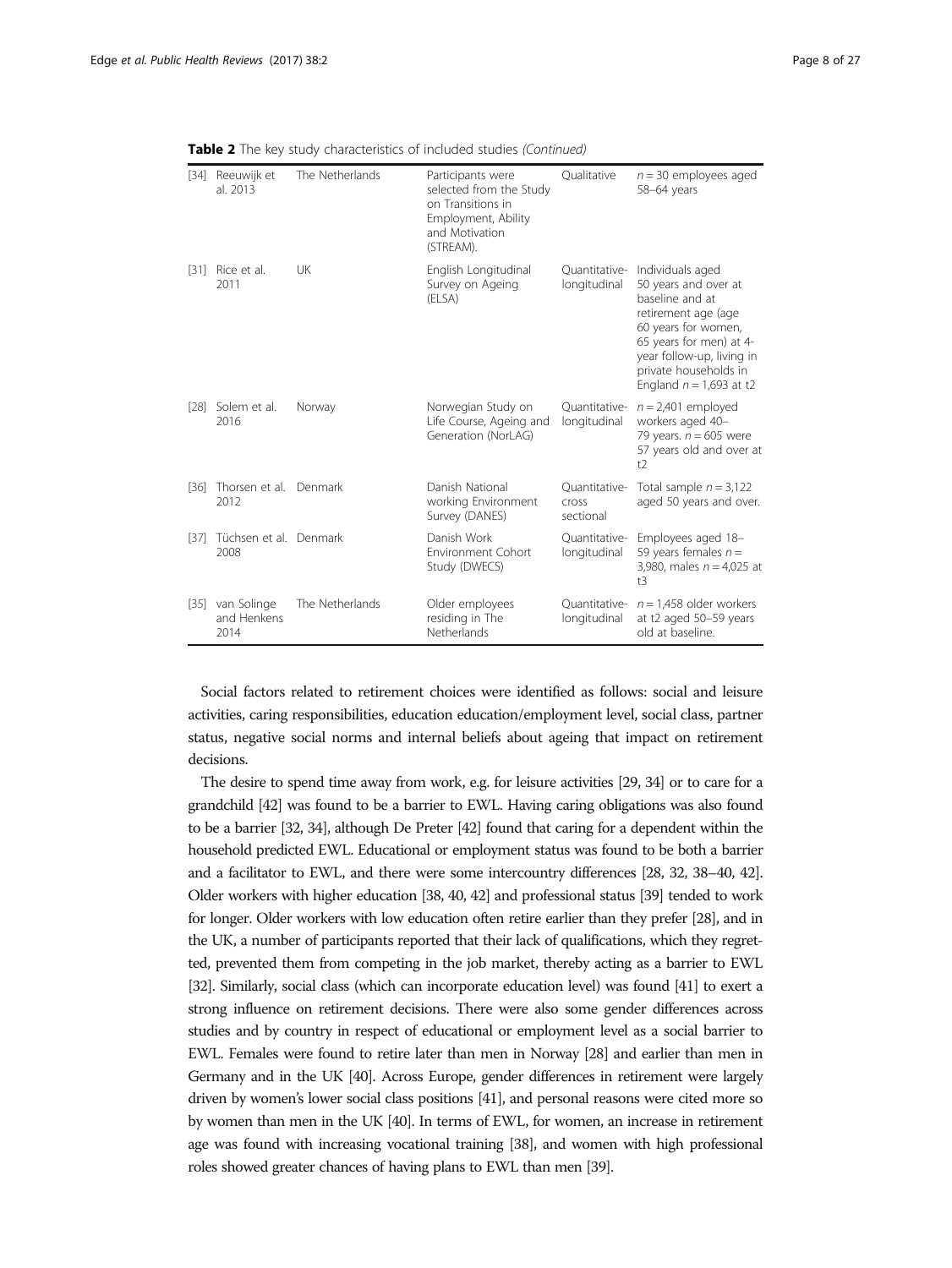| Cluster           | Factor                                                           |                                                                                                                                                                       | Evidence Study population                                                                                                | Study outcome                                                                                                                                                                                       | Gendered context                                                                                                                                                                                                                                                                                                        |
|-------------------|------------------------------------------------------------------|-----------------------------------------------------------------------------------------------------------------------------------------------------------------------|--------------------------------------------------------------------------------------------------------------------------|-----------------------------------------------------------------------------------------------------------------------------------------------------------------------------------------------------|-------------------------------------------------------------------------------------------------------------------------------------------------------------------------------------------------------------------------------------------------------------------------------------------------------------------------|
| Health<br>context | III health as a<br>barrier to<br>extending working<br>life (EWL) | $[33]$                                                                                                                                                                | UK                                                                                                                       | Health was a key<br>barrier to EWL.<br>Mental health<br>problems, arthritis<br>and diabetes along<br>with high blood<br>pressure and angina<br>were the key health<br>problems in older<br>workers. | No gendered<br>differences were<br>discussed in respect<br>of health as a barrier<br>to EWL, except that<br>the type of roles<br>women and men<br>tend to adopt differ.                                                                                                                                                 |
|                   |                                                                  | $[42]$                                                                                                                                                                | Austria, Germany,<br>Sweden, Belgium,<br>Spain, Italy, France,<br>Denmark, Greece,<br>Switzerland and<br>The Netherlands | Having one or more<br>limitations regarding<br>activities of daily<br>living, in respect of<br>physical health,<br>predicted<br>retirement.                                                         | In the multivariate<br>analyses, it was<br>shown that men<br>tended to retire later<br>than women.                                                                                                                                                                                                                      |
|                   |                                                                  | $[40]$                                                                                                                                                                | Germany, UK and<br>Japan                                                                                                 | There was a high<br>incidence of<br>retirement due to ill<br>health in Germany.                                                                                                                     | In Germany, it was<br>found that<br>involuntary<br>retirement<br>(including for ill<br>health) was more<br>frequent among<br>men than women,<br>but this was not<br>found in the UK (or<br>Japan). Overall,<br>females were shown<br>to retire earlier than<br>men.                                                     |
|                   |                                                                  | $[38]$                                                                                                                                                                | Denmark                                                                                                                  | Poor health reduced<br>planned retirement<br>age.                                                                                                                                                   | No gender<br>differences were<br>reported in relation<br>to this variable.                                                                                                                                                                                                                                              |
|                   | UK<br>$[30]$                                                     | Workplace stress<br>and the negative<br>effects on their<br>health were cited as<br>a key influence for<br>with those who<br>wished to retire as<br>soon as possible. | Gender was not<br>associated with this<br>particular finding.                                                            |                                                                                                                                                                                                     |                                                                                                                                                                                                                                                                                                                         |
|                   |                                                                  | $[32]$                                                                                                                                                                | UK                                                                                                                       | Ill health was seen<br>as a key barrier to<br>EWL.                                                                                                                                                  | There were a<br>disproportionate<br>number of male<br>older workers who<br>experienced mental<br>ill health, particularly<br>stress. Stress was<br>reported to relate to<br>changes to job<br>conditions within<br>the workplace, and<br>changes in the job<br>market, such as<br>commuting and<br>target driven roles. |
|                   |                                                                  | $[31]$                                                                                                                                                                | UK                                                                                                                       | Ill health was found<br>to be a predictor of<br>retirement.<br>Specifically, older<br>workers displaying<br>depressive<br>symptoms or                                                               | Gender was<br>adjusted for and it<br>was found that<br>women were more<br>likely to retire before<br>men.                                                                                                                                                                                                               |

<span id="page-8-0"></span>Table 3 Systematic mapping of included studies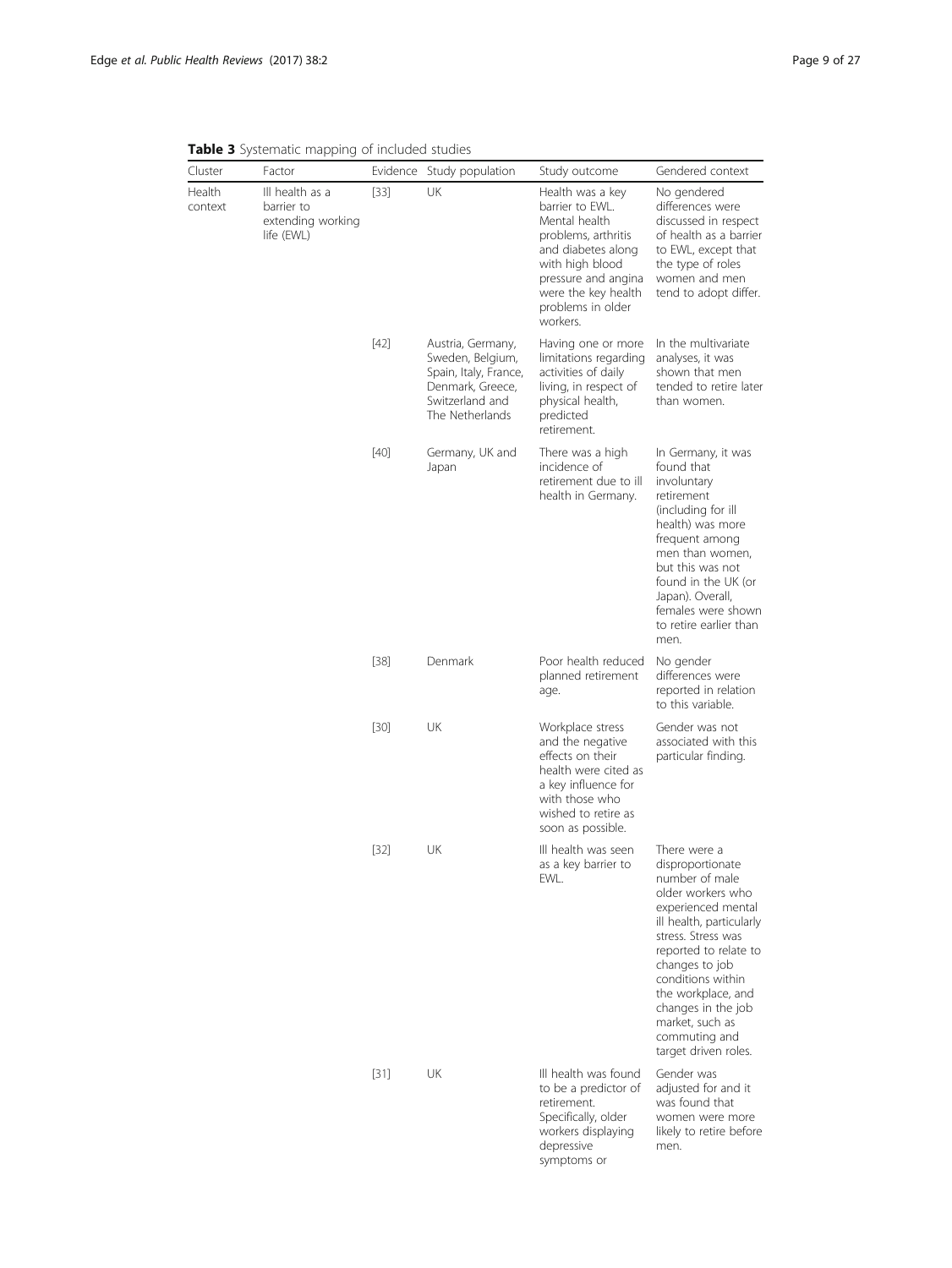|  | Table 3 Systematic mapping of included studies (Continued) |  |  |  |
|--|------------------------------------------------------------|--|--|--|
|  |                                                            |  |  |  |

|                                                                    |        |                                                                                                                             | mobility problems<br>(leg pain in<br>particular) were<br>more likely to retire<br>early.                                                                                                                                                                                                                                                                                                                                                                                                    |                                                                                                                                                                                                                                                                                            |
|--------------------------------------------------------------------|--------|-----------------------------------------------------------------------------------------------------------------------------|---------------------------------------------------------------------------------------------------------------------------------------------------------------------------------------------------------------------------------------------------------------------------------------------------------------------------------------------------------------------------------------------------------------------------------------------------------------------------------------------|--------------------------------------------------------------------------------------------------------------------------------------------------------------------------------------------------------------------------------------------------------------------------------------------|
|                                                                    | $[28]$ | Norway                                                                                                                      | Retirement<br>intentions were<br>significantly related<br>to retirement<br>behaviour. Older<br>workers with poor<br>health often retire<br>earlier than they<br>prefer. Overall,<br>amongt all groups<br>(including those in<br>good health),<br>workers tended to<br>retire earlier than<br>they wish, as a result<br>of fewer<br>opportunities being<br>available. Health<br>promoting<br>environments,<br>which include<br>training or adapting<br>working conditions<br>are encouraged. | The main finding<br>concerning gender<br>was that gender<br>differences in<br>retirement patterns<br>were small.<br>However, when<br>controlling for<br>confounders, e.g.<br>income, type of<br>work and education,<br>male workers<br>tended to retire<br>earlier than female<br>workers. |
|                                                                    | $[35]$ | The Netherlands                                                                                                             | Good health was a<br>predictor of EWL.                                                                                                                                                                                                                                                                                                                                                                                                                                                      | No gender<br>differences were<br>reported.                                                                                                                                                                                                                                                 |
| The negative<br>impact of work on<br>health as a barrier<br>to EWL | $[33]$ | UK                                                                                                                          | Manual work and<br>caring roles carry<br>particular health<br>burdens in older<br>workers.                                                                                                                                                                                                                                                                                                                                                                                                  | Males, particularly<br>working class men,<br>described physical<br>impairments often<br>linked to manual<br>roles. Additionally,<br>caring roles, which<br>tend to be female<br>dominated, were<br>seen as a risk to<br>health and well-<br>being.                                         |
|                                                                    | $[41]$ | Austria, Belgium,<br>Denmark, France,<br>Germany, Greece,<br>Italy, the<br>Netherlands, Spain,<br>Sweden and<br>Switzerland | III Health is an<br>obstacle to EWL in<br>Western Europe.<br>Routine service and<br>manual workers<br>were shown to be<br>more likely to retire<br>involuntarily due to<br>ill health.                                                                                                                                                                                                                                                                                                      | A higher prevalence<br>of involuntary<br>retirement was<br>found among men<br>in intermediate<br>occupations, as well<br>as male skilled<br>manual workers and<br>farmers.                                                                                                                 |
|                                                                    | [37]   | Denmark                                                                                                                     | When controlling for<br>variables including<br>age, health and<br>socio-economic sta-<br>tus, an increased<br>hazard for disability<br>pension was found<br>for females only.                                                                                                                                                                                                                                                                                                               | Female shift workers<br>had more chance of<br>becoming recipients<br>of disability pension<br>after controlling for<br>a number of<br>variables including<br>health and socio-<br>economic status.                                                                                         |
| Positive health<br>benefits of EWL                                 | [30]   | UK                                                                                                                          | Remaining in work<br>was reported to<br>have positive health<br>benefits, compared                                                                                                                                                                                                                                                                                                                                                                                                          | Gender was not<br>associated with this<br>particular finding.                                                                                                                                                                                                                              |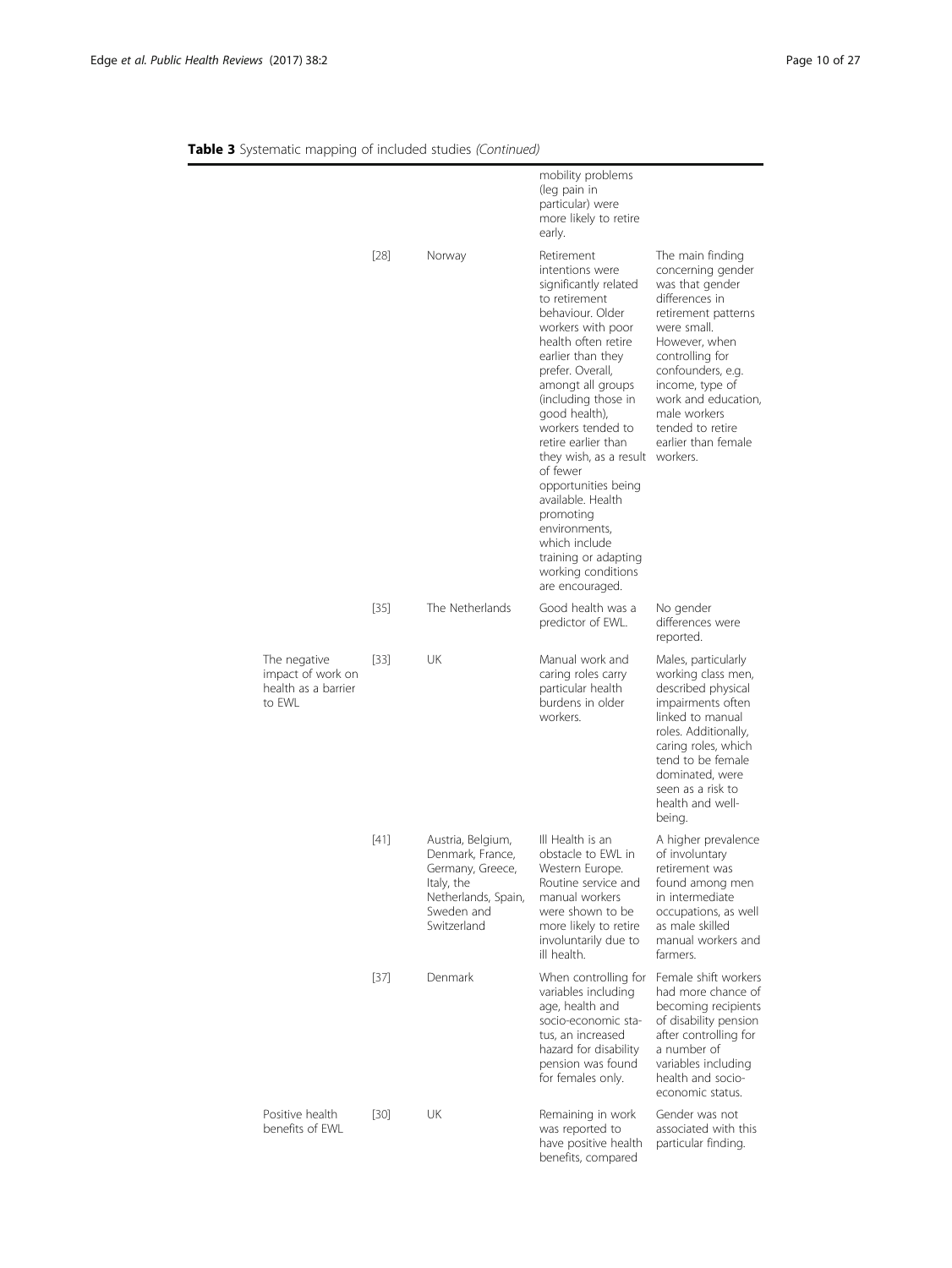|                   |                                                                                   |        |                                                                                                                           | to retirement, which<br>was considered<br>unhealthy                                                                                                                                                                                                                                                                  |                                                                                                                                                                                                                          |
|-------------------|-----------------------------------------------------------------------------------|--------|---------------------------------------------------------------------------------------------------------------------------|----------------------------------------------------------------------------------------------------------------------------------------------------------------------------------------------------------------------------------------------------------------------------------------------------------------------|--------------------------------------------------------------------------------------------------------------------------------------------------------------------------------------------------------------------------|
|                   |                                                                                   | $[32]$ | UK                                                                                                                        | Good health and<br>physical fitness were<br>seen as facilitators<br>to FWI.                                                                                                                                                                                                                                          | No gender-based<br>findings in respect<br>of health were<br>discussed.                                                                                                                                                   |
|                   | Subjective<br>experience of<br>health as a barrier<br>to EWL: health<br>pessimism | $[33]$ | UK                                                                                                                        | A number of factors<br>including perceived<br>job satisfaction,<br>pressures from work,<br>caring obligations,<br>financial pressures<br>affected the<br>subjective<br>experience of<br>health. Those in<br>lower socio-<br>economic groups<br>tended to show<br>health pessimism,<br>which predicted<br>retirement. | Women tended to<br>adopt caring roles<br>and additionally had<br>more caring<br>obligations outside<br>of work than men.                                                                                                 |
| Social<br>factors | Social and leisure<br>activities as a<br>driver or barrier to<br>EWL              | $[29]$ | Norway                                                                                                                    | Men whose hobbies<br>included fishing and<br>hunting retired early<br>and women who<br>took on<br>volunteering roles<br>were more likely to<br>have a preference<br>for EWL.                                                                                                                                         | Leisure activity (such<br>as fishing and<br>hunting) was<br>associated with a<br>preference for early<br>retirement in men.<br>Women with<br>volunteering roles<br>were more likely to<br>extend their<br>working lives. |
|                   |                                                                                   | $[34]$ | The Netherlands                                                                                                           | The desire to spend<br>time away from<br>work was cited as a<br>factor pulling<br>individuals towards<br>retirement.                                                                                                                                                                                                 | Only 20% of the<br>sample were<br>women, so these<br>findings<br>disproportionately<br>reflect the views of<br>men.                                                                                                      |
|                   | Caring<br>responsibilities as a<br>barrier to EWL                                 | $[42]$ | Austria, Germany,<br>Sweden, Belgium,<br>Spain, Italy, France,<br>Denmark, Greece,<br>Switzerland and<br>The Netherlands. | Caring for a<br>grandchild was a<br>predictor of<br>retirement. Although<br>caring for a<br>dependent in the<br>household predicted<br>EWL.                                                                                                                                                                          | There were no<br>gender differences<br>in the finding that<br>caring for<br>grandchildren had a<br>positive effect on<br>early retirement.                                                                               |
|                   |                                                                                   | $[32]$ | UK                                                                                                                        | Caring<br>responsibilities were<br>highlighted as a key<br>barrier to work.                                                                                                                                                                                                                                          | No gender-based<br>differences were<br>discussed.                                                                                                                                                                        |
|                   |                                                                                   | $[34]$ | The Netherlands                                                                                                           | Caring for others<br>was highlighted as a<br>key barrier to work.                                                                                                                                                                                                                                                    | No gender-based<br>differences were dis-<br>cussed: only 20% of<br>the sample were<br>women, so these<br>findings dispropor-<br>tionately reflect the<br>views of men.                                                   |
|                   | Education and<br>employment level<br>as a barrier/<br>facilitator to EWL          | $[42]$ | Austria, Germany,<br>Sweden, Belgium,<br>Spain, Italy, France,<br>Denmark, Greece,                                        | Older workers with a<br>higher education<br>tend to work for<br>longer.                                                                                                                                                                                                                                              | The relationship<br>with education<br>applied to both<br>males and females,                                                                                                                                              |

### Table 3 Systematic mapping of included studies (Continued)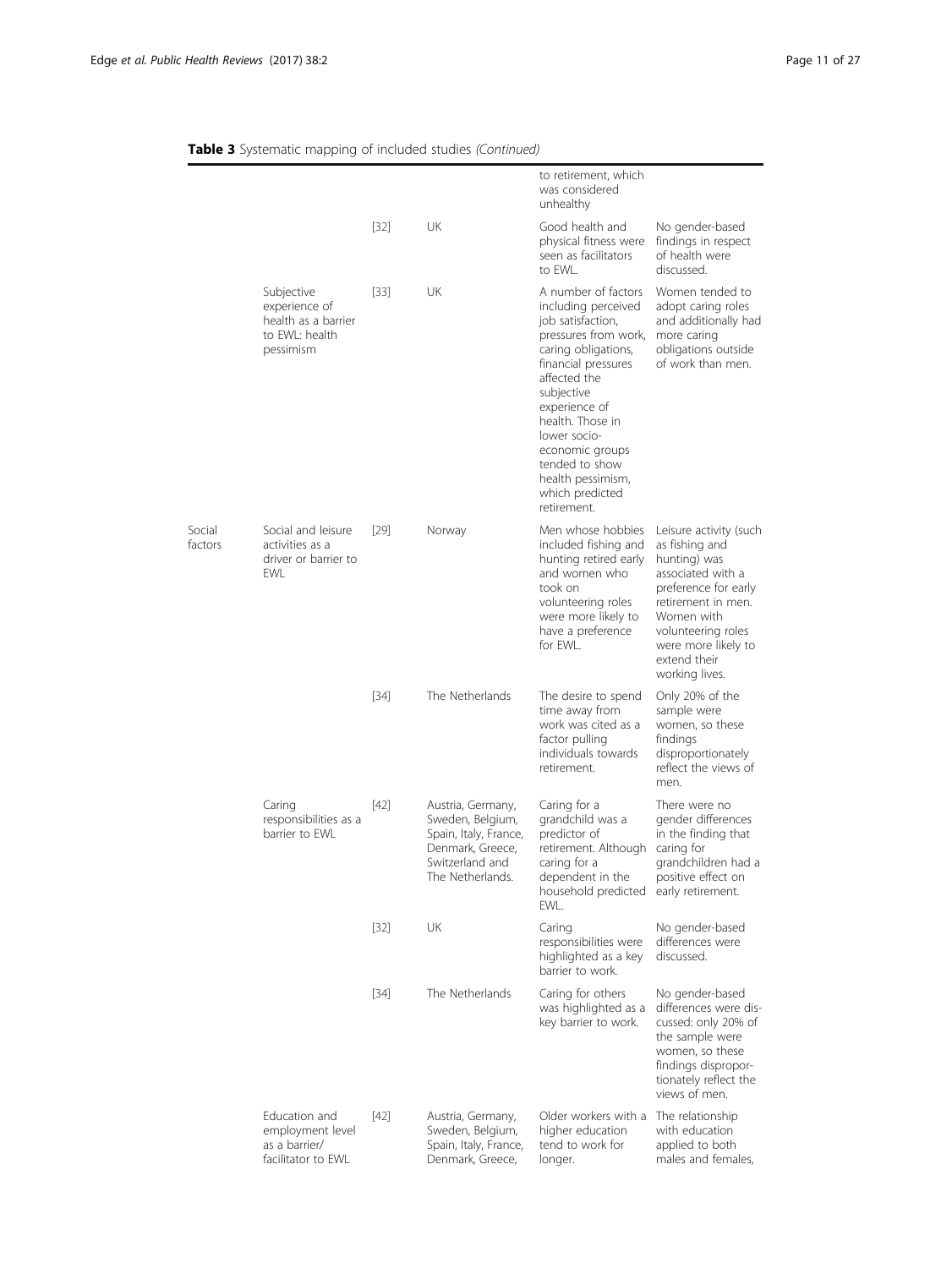|  |  |  | Table 3 Systematic mapping of included studies (Continued) |  |  |
|--|--|--|------------------------------------------------------------|--|--|
|--|--|--|------------------------------------------------------------|--|--|

|        | Switzerland and<br>The Netherlands |                                                                                                                                                                                                                                                                                                                                            | although men<br>retired later than<br>women.                                                                                                                                                                                                                                                                                        |
|--------|------------------------------------|--------------------------------------------------------------------------------------------------------------------------------------------------------------------------------------------------------------------------------------------------------------------------------------------------------------------------------------------|-------------------------------------------------------------------------------------------------------------------------------------------------------------------------------------------------------------------------------------------------------------------------------------------------------------------------------------|
| $[40]$ | Germany, UK and<br>Japan           | In Germany, those<br>with lower<br>educational levels<br>were more likely to<br>retire than those<br>with a higher<br>educational level.                                                                                                                                                                                                   | In Germany, it was<br>found that<br>involuntary<br>retirement<br>(including for ill<br>health) was more<br>frequent among<br>men than women,<br>but this was not<br>found in the UK or<br>Japan. Overall,<br>females were shown<br>to retire earlier than<br>men. In UK, women<br>retired more for<br>personal reasons<br>than men. |
| $[38]$ | Denmark                            | Those with higher<br>income, educational<br>status and higher<br>levels of vocational<br>training were more<br>likely to plan to<br>EWL.                                                                                                                                                                                                   | No gender<br>differences were<br>observed with<br>educational status,<br>but women only<br>showed an increase<br>in retirement age<br>with increasing<br>vocational training.                                                                                                                                                       |
| [39]   | Germany                            | Professional status<br>and income as<br>indicators of socio<br>economic status<br>were predictors of<br>plans to EWL.                                                                                                                                                                                                                      | Both income and<br>professional status<br>played a more<br>significant role for<br>women than for<br>men. Women with<br>high professional<br>roles show greater<br>chances of plans to<br>EWL than men.                                                                                                                             |
| $[32]$ | UK                                 | Lack of educational<br>qualifications<br>prevented a number<br>of participants from<br>EWL by re-entering<br>the job market.<br>Many respondents<br>regretted not<br>achieving qualifica-<br>tions at an earlier<br>age.                                                                                                                   | Both genders<br>discussed a lack of<br>educational<br>experience as a<br>barrier to competing<br>in the job market.                                                                                                                                                                                                                 |
| $[28]$ | Norway                             | Significant<br>relationships were<br>found between<br>retirement<br>intentions and<br>retirement<br>behaviour. Older<br>workers with low<br>education often<br>retire earlier than<br>they prefer. Lower<br>educational level<br>and blue collar<br>workers were more<br>likely to retire earlier<br>than more highly<br>education workers | Few gender<br>differences were<br>found but when<br>controlling for<br>confounders male<br>workers tended to<br>exit the labour<br>marker earlier than<br>female workers.                                                                                                                                                           |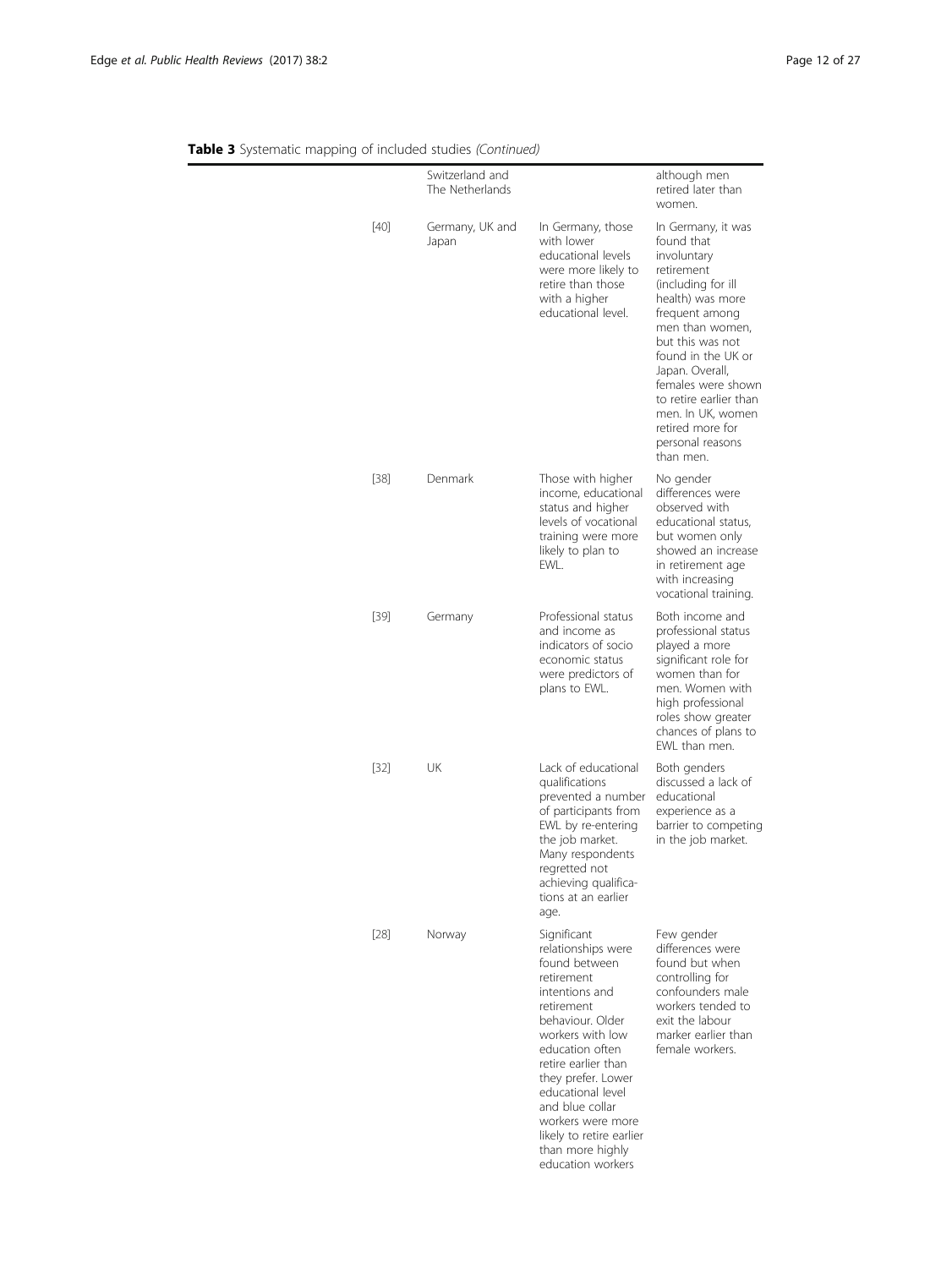### Table 3 Systematic mapping of included studies (Continued)

|                      |                                                                                                                        |        |                                                                                                                             | and white collar<br>workers, possibly<br>due to a lack of<br>opportunity to<br>remain in work.                                                                                                                                                                                                                                        |                                                                                                                                                                                                                                                                    |
|----------------------|------------------------------------------------------------------------------------------------------------------------|--------|-----------------------------------------------------------------------------------------------------------------------------|---------------------------------------------------------------------------------------------------------------------------------------------------------------------------------------------------------------------------------------------------------------------------------------------------------------------------------------|--------------------------------------------------------------------------------------------------------------------------------------------------------------------------------------------------------------------------------------------------------------------|
|                      | Social class                                                                                                           | $[41]$ | Austria, Belgium,<br>Denmark, France,<br>Germany, Greece,<br>Italy, the<br>Netherlands, Spain,<br>Sweden and<br>Switzerland | Social class was<br>shown to exert a<br>strong influence on<br>retirement, whereby<br>those in lower social<br>classes were more<br>prone to involuntary<br>retirement.                                                                                                                                                               | Gender differences<br>in retirement<br>behaviour appear to<br>be largely driven by<br>women's lower class<br>positions.                                                                                                                                            |
|                      | Partner status                                                                                                         | $[39]$ | Germany                                                                                                                     | Married people are<br>much less willing to<br>EWL than unmarried<br>people.                                                                                                                                                                                                                                                           | The differences by<br>gender are slight<br>and statistically<br>insignificant.                                                                                                                                                                                     |
|                      |                                                                                                                        | $[29]$ | Norway                                                                                                                      | Single women<br>showed a<br>preference for<br>retiring later than<br>married women.                                                                                                                                                                                                                                                   | This result applied<br>to females only.                                                                                                                                                                                                                            |
|                      |                                                                                                                        | [31]   | UK                                                                                                                          | Retirement of a<br>partner, among<br>other factors<br>predicted retirement                                                                                                                                                                                                                                                            | Female gender, low<br>retirement wealth<br>and retirement of a<br>partner, among<br>other factors predict<br>retirement.                                                                                                                                           |
|                      |                                                                                                                        | $[35]$ | The Netherlands                                                                                                             | Older workers who<br>did not have a<br>partner were more<br>inclined to EWL<br>than those who did.                                                                                                                                                                                                                                    | No gender<br>differences were<br>reported.                                                                                                                                                                                                                         |
|                      | Negative social<br>norms that act as<br>barriers to EWL<br>and internal beliefs<br>about ageing as a<br>barrier to EWL | $[30]$ | UK                                                                                                                          | Participants in the<br>study talked about<br>the barriers they<br>impose on<br>themselves that act<br>as a barrier to EWL,<br>which were<br>negatively affected<br>by local and<br>regional culture and<br>pressure from<br>retired friends.                                                                                          | The normative belief<br>'male breadwinner<br>role' (p. 503) is<br>entrenched in<br>expectations of<br>men's retirement<br>choices, although<br>women also stated<br>they were more<br>likely to continue<br>working for social as<br>well as financial<br>reasons. |
|                      |                                                                                                                        | $[32]$ | UK                                                                                                                          | A theme generated<br>from this study was<br>'negative<br>perceptions of self:<br>self-fulfilling proph-<br>ecies' (p.91). Al-<br>though some<br>positive attitudes<br>were noted about<br>older workers, partic-<br>ipants expressed<br>ageist social norms<br>that they held,<br>which constrained<br>their opportunities<br>to EWL. | Both men and<br>women cited<br>negative<br>perceptions of self<br>and ageist attitudes<br>as barriers to FWL.                                                                                                                                                      |
| Workplace<br>factors | Workplace conflict<br>and poor work<br>mentality of                                                                    | $[34]$ | The Netherlands                                                                                                             | Workplace conflict<br>signalled early<br>retirement.                                                                                                                                                                                                                                                                                  | The data provided<br>in the study in<br>respect of conflict                                                                                                                                                                                                        |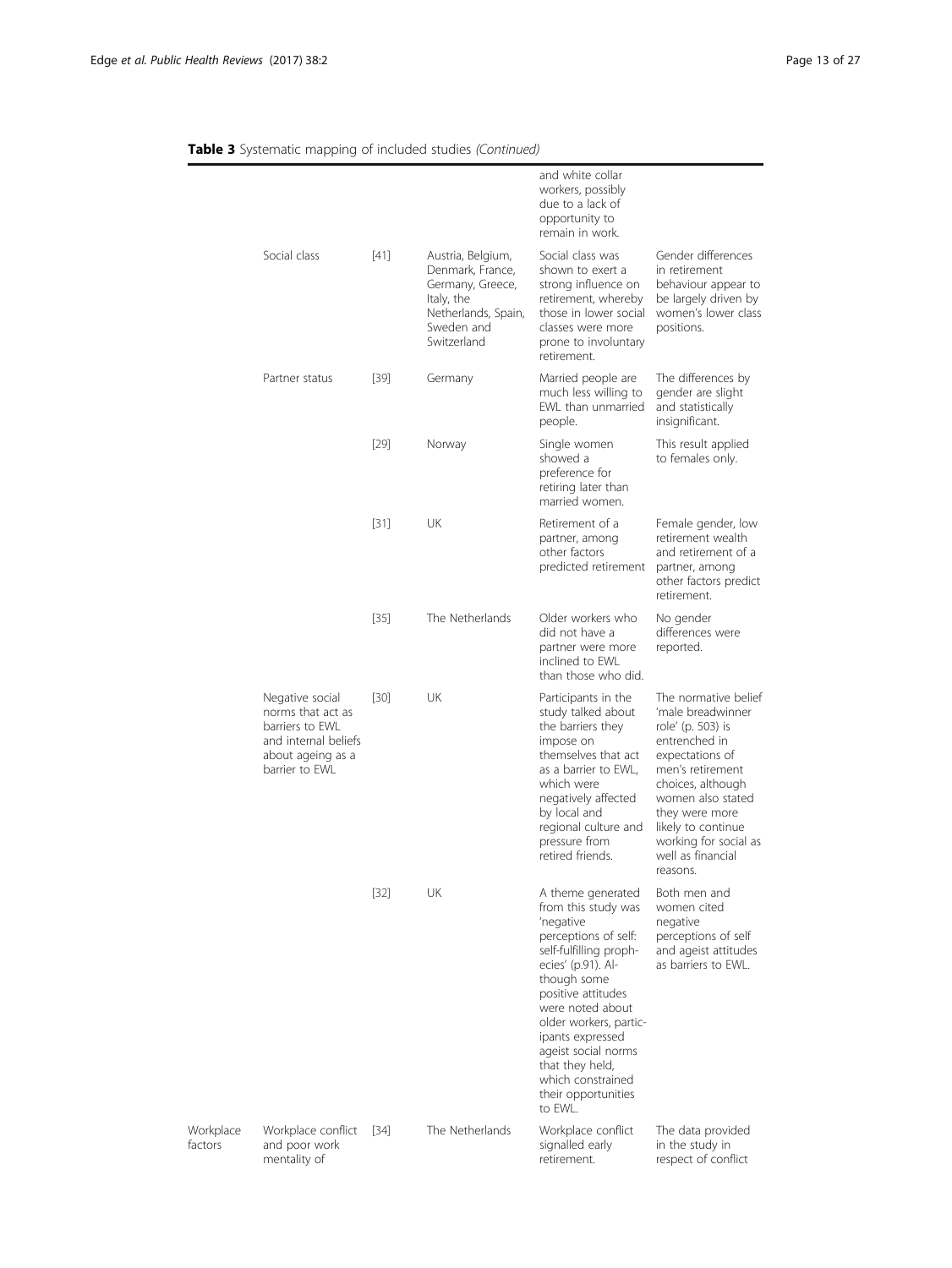| colleagues as a<br>barrier to EWL                                                                            |        |                 | Poor work mentality<br>of colleagues was<br>also cited as a push<br>factor for retirement.                                                                                                                                                                                                                                                                                   | related to a female,<br>although only 20%<br>of the sample were<br>women so these<br>findings<br>disproportionately<br>reflect the views of<br>men.                                                                                                                                                                                          |
|--------------------------------------------------------------------------------------------------------------|--------|-----------------|------------------------------------------------------------------------------------------------------------------------------------------------------------------------------------------------------------------------------------------------------------------------------------------------------------------------------------------------------------------------------|----------------------------------------------------------------------------------------------------------------------------------------------------------------------------------------------------------------------------------------------------------------------------------------------------------------------------------------------|
| The social role of<br>work a facilitator<br>to FWI<br>Volunteering role<br>as a facilitator to<br><b>EWL</b> | $[30]$ | UK              | Enjoyment of work<br>in relation to being<br>around good people<br>was cited as a<br>reason for<br>continuing working.                                                                                                                                                                                                                                                       | The social role is a<br>particular facilitator<br>to EWL in females<br>(especially those in<br>part-time work) in<br>comparison to men.                                                                                                                                                                                                      |
|                                                                                                              | $[29]$ | Norway          | Females who took<br>on voluntary work<br>showed a<br>preference for<br>retiring later.                                                                                                                                                                                                                                                                                       | Women prefer<br>different leisure<br>activities such as<br>volunteering, which<br>signals a preference<br>for FWI.                                                                                                                                                                                                                           |
| Lack of choice and<br>poor quality jobs<br>available                                                         | $[30]$ | UK              | Participants cited<br>concern about the<br>choice and quality<br>of jobs available to<br>older people.                                                                                                                                                                                                                                                                       | Employers were<br>seen to hold a<br>stereotypical belief<br>that older women<br>preferred part time<br>work.                                                                                                                                                                                                                                 |
| High pressure/<br>physically<br>demanding jobs<br>act as a barrier to<br><b>FWI</b>                          | [38]   | Denmark         | Job demands<br>lowered planned<br>retirement age and<br>satisfaction with<br>work hours, and the<br>opportunity to use<br>skills increased<br>preference for EWL.<br>Men who have poor<br>job security plan to<br>retire around half a<br>year earlier than<br>those who do not<br>and being able to<br>organise their own<br>work was important<br>to men but not<br>women. | The job demands<br>result applied to<br>both men and<br>women but 28% of<br>women found their<br>job demanding<br>compared to just<br>18% of men. Poor<br>job control and job<br>security impacted<br>negatively on men's<br>EWL only.<br>Men are more<br>influenced by the<br>quality of job<br>dimensions in their<br>retirement planning. |
|                                                                                                              | [30]   | UK              | Manual work was<br>seen to cause<br>increasing<br>deteriorations in<br>performance with<br>age.                                                                                                                                                                                                                                                                              | Older women in<br>manual work were<br>seen as been<br>affected by<br>deteriorations in<br>performance more<br>than men.                                                                                                                                                                                                                      |
|                                                                                                              | $[34]$ | The Netherlands | High pressure work<br>and physical<br>demanding jobs<br>were cited as push<br>factor towards<br>retirement because<br>they reduce the<br>ability of older<br>workers to EWL.                                                                                                                                                                                                 | Only 20% of the<br>sample were<br>women, so these<br>findings<br>disproportionately<br>reflect the views of<br>men (in relation to<br>high pressure work<br>and physically<br>demanding jobs<br>and insufficient skill<br>use).                                                                                                              |
|                                                                                                              | $[35]$ | The Netherlands | Increasing job<br>pressures were<br>associated with                                                                                                                                                                                                                                                                                                                          | No gender<br>differences were<br>reported.                                                                                                                                                                                                                                                                                                   |

Table 3 Systematic mapping of included studies (Continued)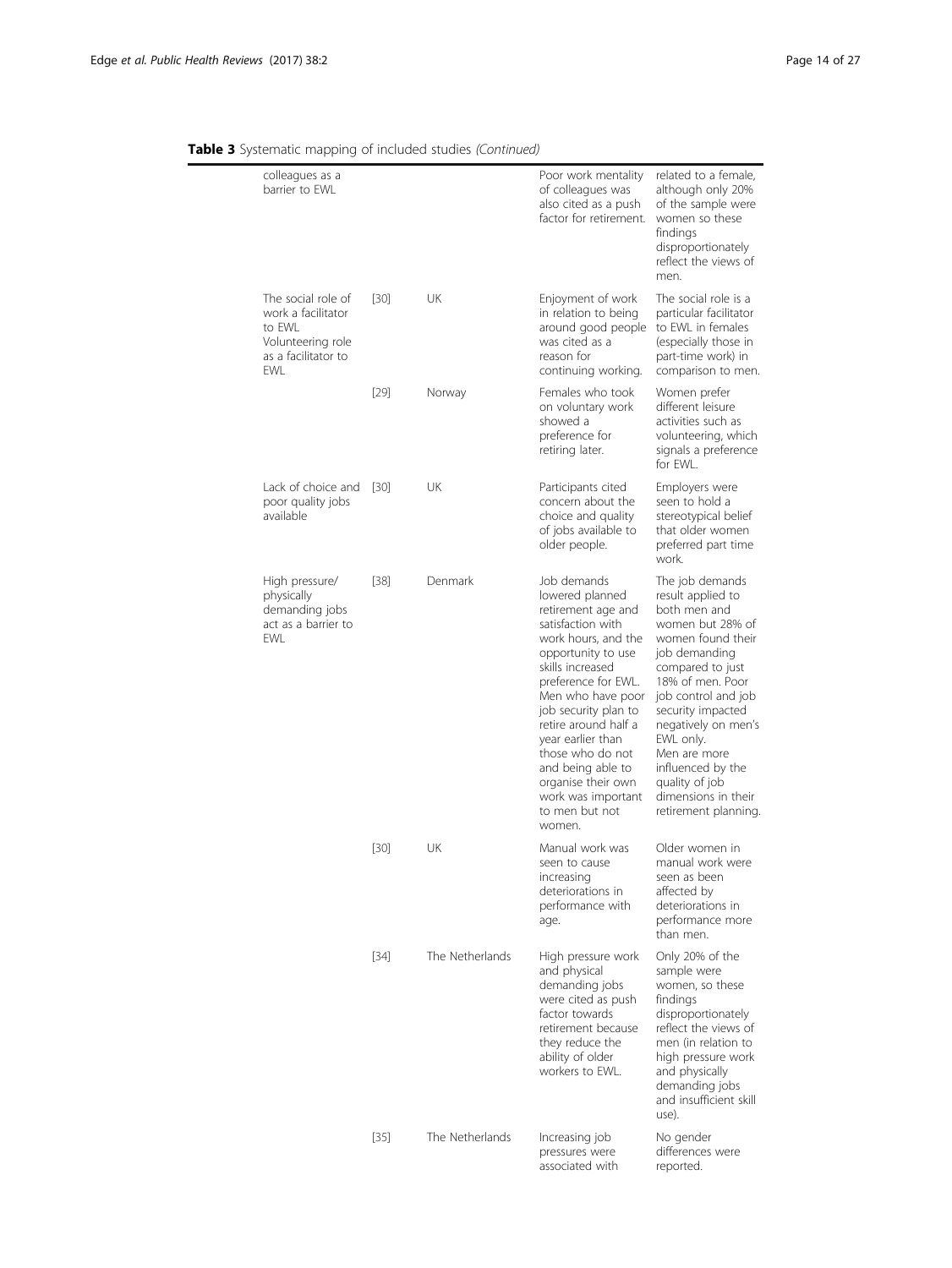|                                                                                                                |        |                 | earlier planned<br>retirement but not<br>actual retirement<br>age.                                                                                                                  |                                                                                                                                                                                                |
|----------------------------------------------------------------------------------------------------------------|--------|-----------------|-------------------------------------------------------------------------------------------------------------------------------------------------------------------------------------|------------------------------------------------------------------------------------------------------------------------------------------------------------------------------------------------|
| Lack of<br>recognition,<br>insufficient use of<br>knowledge, skills<br>and experience at                       | $[30]$ | UK              | The value of skills<br>learnt by older<br>workers was seen as<br>largely ignored by<br>employers.                                                                                   | No gender-based<br>differences were re-<br>ported in respect of<br>this finding.                                                                                                               |
| work as a barrier<br>to EWL                                                                                    | $[32]$ | UK              | Insufficient use of<br>knowledge and an<br>unwillingness to<br>train older workers<br>to learn new skills<br>was expressed by<br>older workers.                                     | Both men and<br>women experienced<br>poor quality jobs.                                                                                                                                        |
|                                                                                                                | $[36]$ | Denmark         | Perceived 'ageism',<br>'lack of<br>development<br>possibilities' and<br>'lack of recognition'<br>were all significant<br>for men but not for<br>women (p. 441).                     | Lack of recognition<br>as a cofounder was<br>significant in men<br>only.                                                                                                                       |
| Recognition,<br>sufficient use of<br>knowledge, skills<br>and experience at<br>work as a facilitator<br>to EWL | $[38]$ | Denmark         | The opportunity to<br>use skills increased<br>planned retirement<br>age.                                                                                                            | This result applied<br>to both men and<br>women.                                                                                                                                               |
| Organisational<br>changes as a<br>barrier to EWL                                                               | $[32]$ | UK              | Changes in the<br>workplace caused<br>participants to feel<br>resistance and was<br>an obstacle for older<br>workers.                                                               | No gender<br>differences were<br>reported.                                                                                                                                                     |
|                                                                                                                | $[34]$ | The Netherlands | Organisational<br>changes including<br>restructuring and<br>continuous changes<br>in the way the job is<br>done were found to<br>push older workers<br>towards early<br>retirement. | Only 20% of the<br>sample were<br>women, so these<br>findings<br>disproportionately<br>reflect the views of<br>men.                                                                            |
| Rewarding work:<br>making a positive<br>contribution at<br>work as a facilitator<br>to EWL                     | $[32]$ | UK              | Making a positive<br>contribution to the<br>organisation was<br>seen by many<br>respondents as a<br>driver for continuing<br>working.                                               | No gender<br>differences were<br>found in relation to<br>this particular<br>response, although<br>women talked<br>about social drivers<br>to extending<br>working life whereas<br>men did not. |
|                                                                                                                | $[35]$ | The Netherlands | Higher levels of<br>challenge at work<br>were associated<br>with an increasing<br>chance of EWL.                                                                                    | No gender<br>differences were<br>reported.                                                                                                                                                     |
| Negative or ageist<br>attitudes act as a<br>barrier to EWL                                                     | $[30]$ | UK              | Ageism in the<br>workplace was<br>identified by<br>participants in                                                                                                                  | There were no<br>particular differences<br>found in relation to<br>ageism.                                                                                                                     |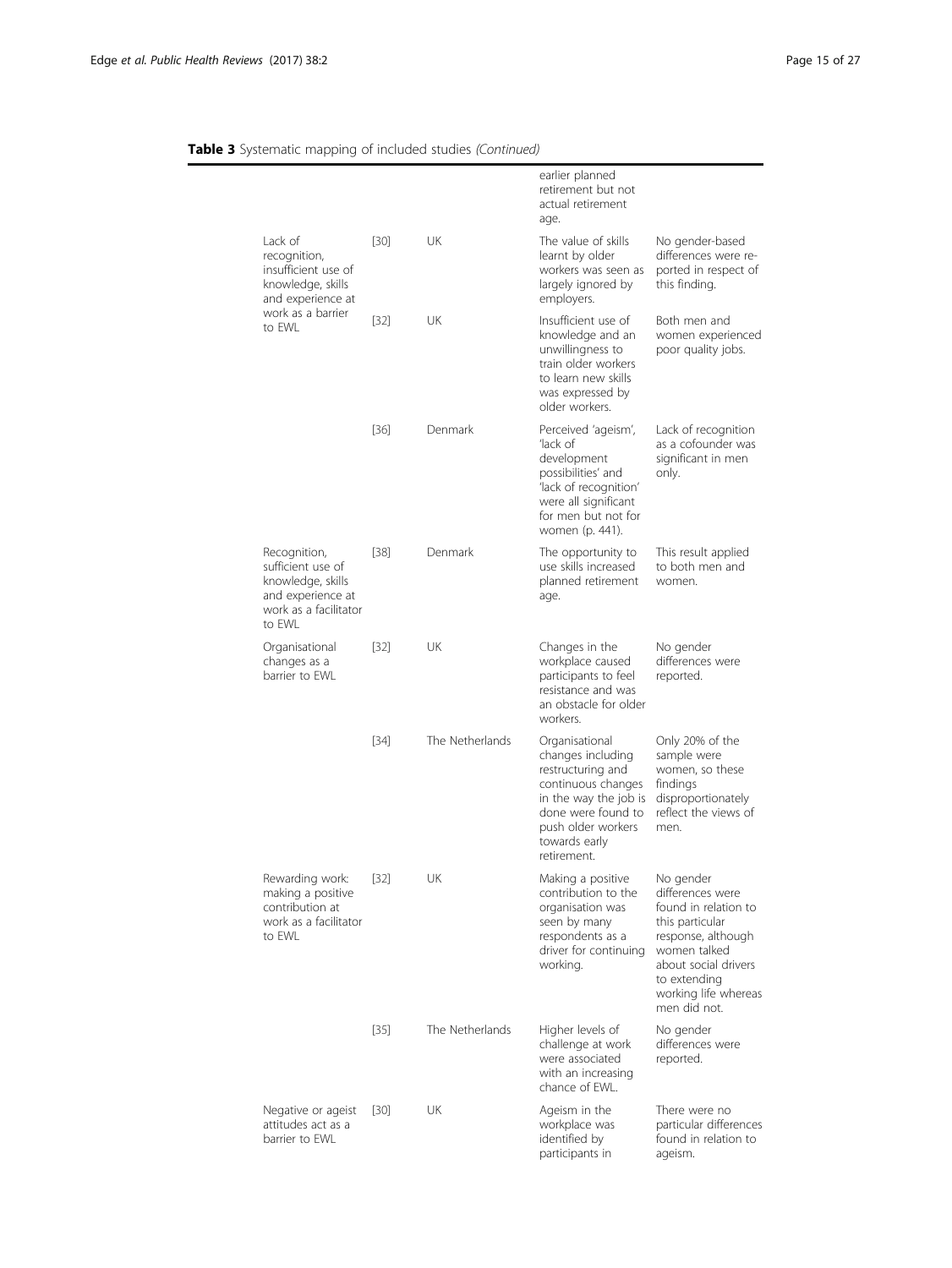|  |  | Table 3 Systematic mapping of included studies (Continued) |  |  |  |  |  |
|--|--|------------------------------------------------------------|--|--|--|--|--|
|--|--|------------------------------------------------------------|--|--|--|--|--|

|                                                                                                                    |        |                          | relation being seen<br>as an 'easy target'<br>(p.500) in relation to<br>redundancy and,<br>generally, a lack of<br>equal opportunity.                                                                                                          |                                                                                                                                                                               |
|--------------------------------------------------------------------------------------------------------------------|--------|--------------------------|------------------------------------------------------------------------------------------------------------------------------------------------------------------------------------------------------------------------------------------------|-------------------------------------------------------------------------------------------------------------------------------------------------------------------------------|
|                                                                                                                    | $[32]$ | UK                       | Although older<br>workers were shown<br>to have positive<br>views of themselves<br>as 'fitter, healthier,<br>more capable and<br>sustainable' (p.92),<br>this was<br>incongruent with<br>others' views, which<br>acted as a barrier to<br>EWL. | No gendered<br>differences were<br>found in respect of<br>ageist attitudes.                                                                                                   |
|                                                                                                                    | [36]   | Denmark                  | Perceived 'ageism'<br>and 'lack of<br>recognition' were all<br>significant for men<br>but not for women<br>$(p. 441)$ .                                                                                                                        | Ageism in particular<br>showed stronger<br>associations in men<br>with plans for<br>retiring than<br>females. Women<br>were shown to<br>retire earlier than<br>males overall. |
|                                                                                                                    | $[35]$ | The Netherlands          | Workplace norms<br>and supervisors'<br>attitudes shape<br>older workers'<br>retirement<br>intentions.                                                                                                                                          | No gender<br>differences were<br>reported.                                                                                                                                    |
| Support from<br>management to<br><b>EWL</b>                                                                        | $[35]$ | The Netherlands          | Perceived support<br>from management<br>was positively<br>associated with<br>planned retirement<br>age.                                                                                                                                        | No gender<br>differences were<br>reported.                                                                                                                                    |
| Flexible conditions<br>as a facilitator to<br>EWL                                                                  | [39]   | Germany                  | Older workers had a<br>preference for<br>flexible working<br>conditions such as<br>reduced hours,<br>working from home,<br>control over hours<br>as a facilitator to<br>planned EWL.                                                           | No gender<br>differences were<br>cited for flexible<br>working conditions.                                                                                                    |
| Working hours<br>satisfaction as a<br>facilitator to EWL                                                           | $[38]$ | Denmark                  | Increasing working<br>hours and working<br>hours satisfaction<br>increases planned<br>retirement age.                                                                                                                                          | The number of<br>working hours<br>increases retirement<br>age for men, but<br>there was no<br>significant difference<br>between men and<br>women.                             |
| Workplace size:<br>smaller<br>organisations are<br>perceived as<br>having more<br>flexibility and<br>choice to EWL | $[40]$ | Germany, UK and<br>Japan | Those in smaller<br>organisations have<br>more choice and<br>more likely to EWL,<br>although they tend<br>to involuntary exit<br>for reasons of ill<br>health.                                                                                 | Organisation size<br>impacted on both<br>genders.                                                                                                                             |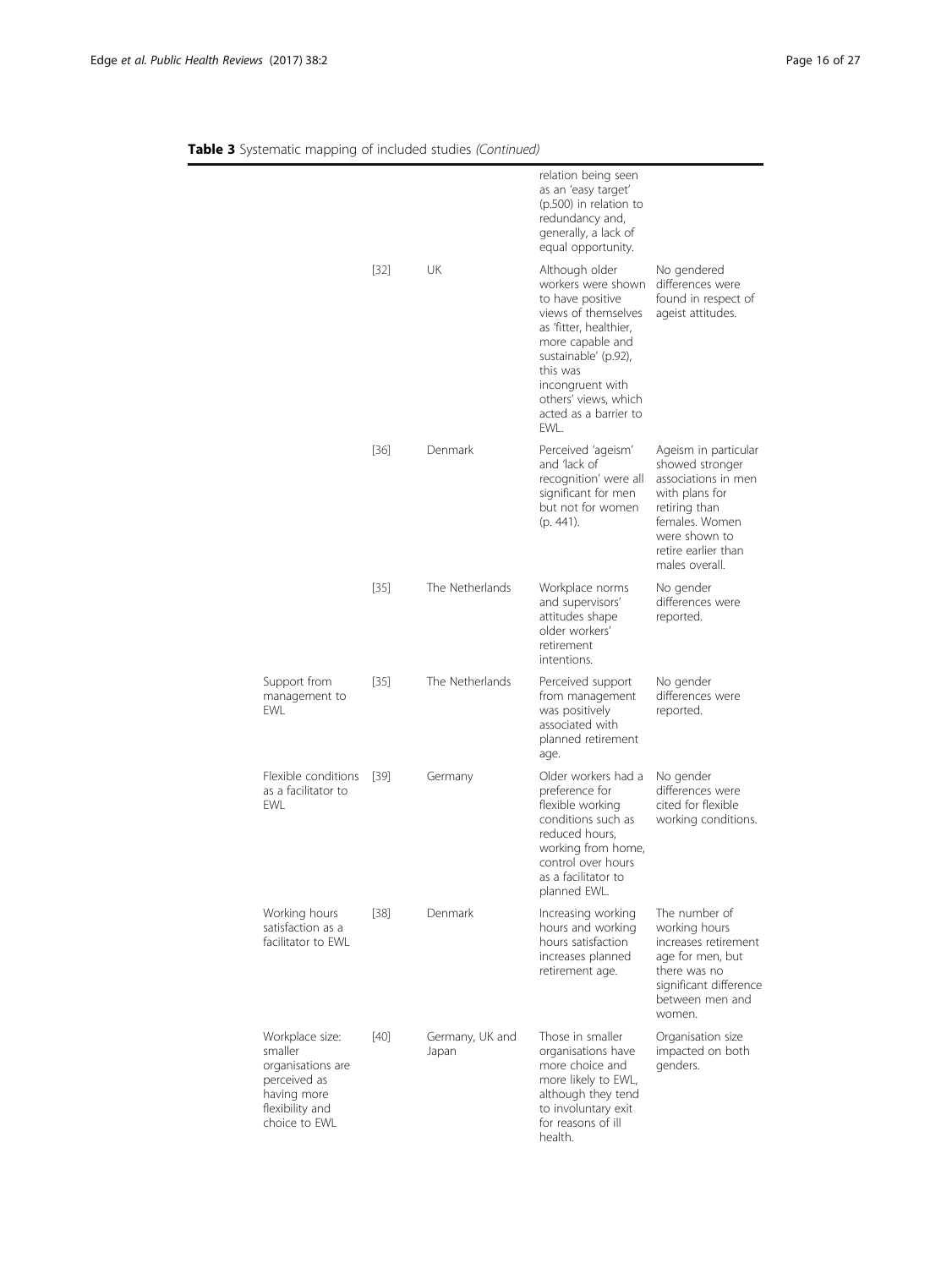|                          |                                                                                                                         | $[30]$ | UK                       | Larger organisations<br>were viewed as<br>being less willing to<br>promote older<br>workers.                                                                                                                                                         | Both men and<br>women talked<br>about workplace<br>size.                                                            |
|--------------------------|-------------------------------------------------------------------------------------------------------------------------|--------|--------------------------|------------------------------------------------------------------------------------------------------------------------------------------------------------------------------------------------------------------------------------------------------|---------------------------------------------------------------------------------------------------------------------|
|                          |                                                                                                                         | [39]   | Germany                  | The smaller the<br>organisation the<br>more likely<br>participants were<br>willing continue<br>employment post<br>retirement age.                                                                                                                    | No gender<br>differences were<br>cited in respect of<br>the organisation<br>size.                                   |
|                          | Lack of training<br>and opportunities,<br>development<br>possibilities and<br>career progression<br>as a barrier to EWL | [30]   | UK                       | Lack of<br>development<br>opportunities were<br>cited by participants<br>as a key barrier to<br>FWI.                                                                                                                                                 | There was a<br>stereotypical belief<br>from employers that<br>older women<br>preferred part-time<br>work.           |
|                          |                                                                                                                         | $[32]$ | UK                       | Many participants<br>felt that they lacked<br>the skills needed to<br>compete in the<br>labour market,<br>specifically IT skills.                                                                                                                    | Both males and<br>females discussed a<br>lack of development<br>opportunities.                                      |
|                          |                                                                                                                         | $[36]$ | Denmark                  | 'Lack of<br>development<br>possibilities'.                                                                                                                                                                                                           | Lack of<br>development<br>possibilities acts as a<br>barrier to EWL in<br>men only.                                 |
|                          |                                                                                                                         | $[35]$ | The Netherlands          | Older workers who<br>perceived more<br>possible growth<br>opportunities at<br>baseline turned out<br>to retire later than<br>those who did not.                                                                                                      | No gender<br>differences were<br>reported in respect<br>of this finding.                                            |
|                          | Workability:<br>balancing the<br>interplay between<br>resources and<br>demands as a<br>facilitator to EWL               | $[36]$ | Denmark                  | Poor workability was<br>a strong predictor of<br>retirement for both<br>men and women.                                                                                                                                                               | Poor workability<br>predicted retirement<br>in both genders.                                                        |
| Financial<br>and pension | Financial<br>disincentives exist<br>arrangement for employers to<br>recruit older<br>workers                            | $[32]$ | UK                       | Almost a quarter of<br>participants put<br>forward financial<br>disincentives for<br>employers to<br>employ older<br>workers, such as<br>training costs and<br>the need for costlier<br>flexible hours with<br>older workers.                        | Both genders talked<br>about financial<br>disincentives that<br>exist for employers<br>to recruit older<br>workers. |
|                          | Finance as the<br>main driver to<br>continuing work<br>and/or to<br>supplement<br>pension                               | $[40]$ | Germany, UK and<br>Japan | Social welfare has an<br>impact on choice in<br>respect of<br>retirement when on<br>a low income. Those<br>with low education<br>(across both<br>genders) are<br>disadvantaged in<br>that they have to<br>continue working<br>for financial reasons. | There were no<br>gendered<br>differences to this<br>finding.                                                        |

Table 3 Systematic mapping of included studies (Continued)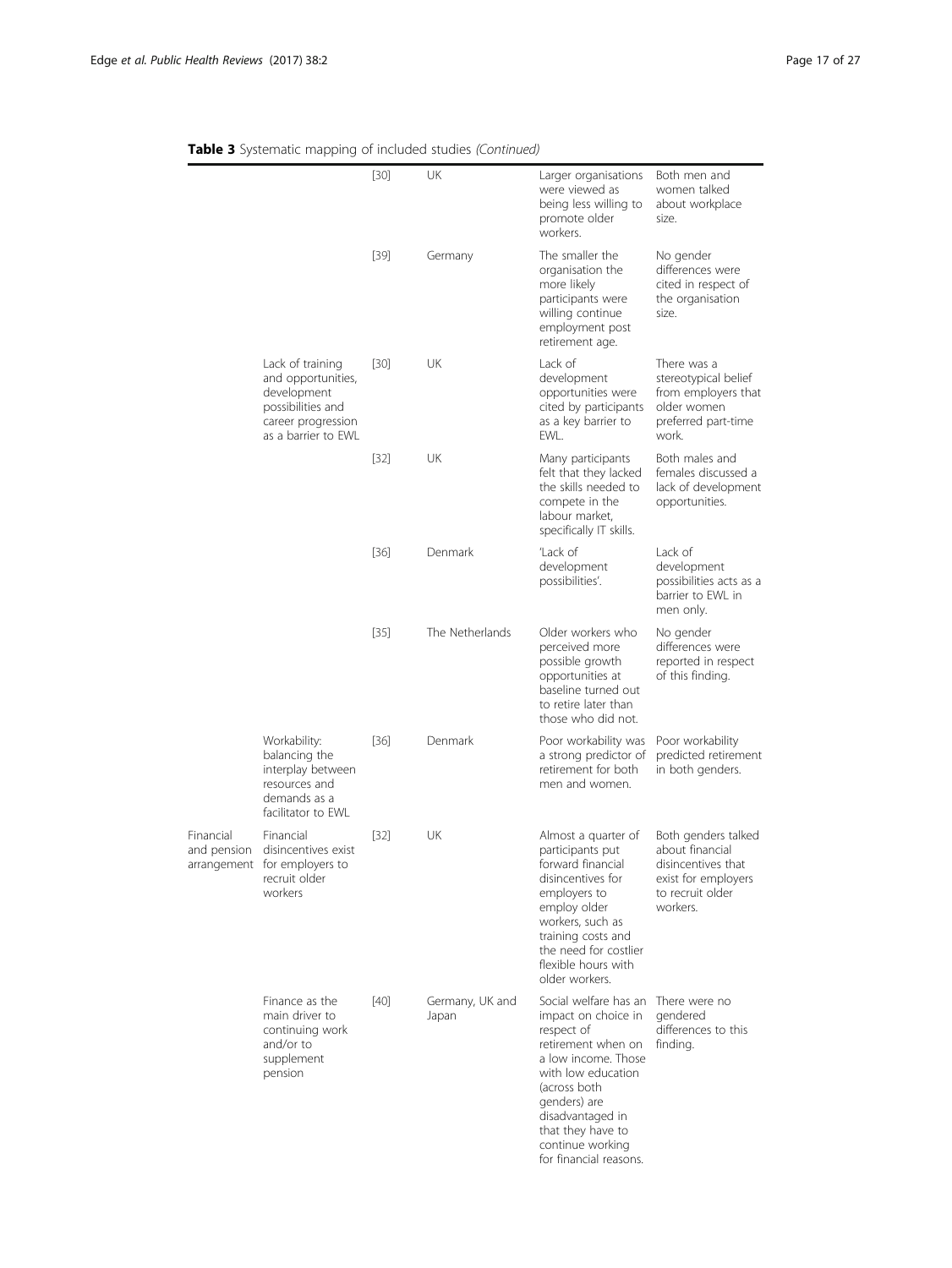|                                                                        | $[30]$ | UK                                                                                                                       | For many<br>respondents, the<br>main driver to EWL<br>was financial,<br>reflecting a number<br>of personal and<br>family needs. | Both genders<br>experience finance<br>as a driver to<br>continuing work.                                                                                                                                                              |
|------------------------------------------------------------------------|--------|--------------------------------------------------------------------------------------------------------------------------|---------------------------------------------------------------------------------------------------------------------------------|---------------------------------------------------------------------------------------------------------------------------------------------------------------------------------------------------------------------------------------|
|                                                                        | $[39]$ | Germany                                                                                                                  | Willingness to EWL<br>increases with lower<br>monthly net<br>household income.                                                  | Women with low<br>household incomes<br>show greater<br>chances of plans to<br>EWL than men.                                                                                                                                           |
| Pension wealth is a [38]<br>predictor of<br>retirement                 |        | Denmark                                                                                                                  | Pension wealth was<br>a predictor of earlier<br>preferred retirement<br>age in men.                                             | Earnings were more<br>important in<br>predicting men's<br>than women's<br>retirement<br>preference. A 10%<br>income rise<br>increased age of<br>planned retirement<br>by 0.331 years for<br>men but only<br>0.044 years for<br>women. |
|                                                                        | [31]   | UK                                                                                                                       | Individual finance.<br>specifically pension<br>wealth was a key<br>driver of early<br>retirement.                               | Gender was<br>controlled for and<br>women were more<br>likely to exit the<br>labour market than<br>men.                                                                                                                               |
| Financial<br>opportunity to<br>retire a push factor<br>into retirement | $[42]$ | Austria, Germany,<br>Sweden, Belgium,<br>Spain, Italy, France,<br>Denmark, Greece,<br>Switzerland and<br>The Netherlands | High tax on<br>continued work was<br>a push factor in to<br>retirement.                                                         | There were no<br>gender differences<br>in respect of this<br>finding, although<br>women tended to<br>retire earlier than<br>men.                                                                                                      |
|                                                                        | [34]   | The Netherlands                                                                                                          | The financial<br>incentive to retire<br>played an important<br>role in retiring for all<br>of the participants.                 | Only 20% of the<br>sample were<br>women, so these<br>findings<br>disproportionately<br>reflect the views of<br>men.                                                                                                                   |

Table 3 Systematic mapping of included studies (Continued)

Partner status was also shown to impact on EWL, with single people appearing to be more willing than married people to EWL [\[29](#page-25-0), [35](#page-25-0), [39](#page-25-0)]. In addition, having a partner who is retiring was found to predict retirement in the UK [[31](#page-25-0)].

In two qualitative UK studies, negative social norms and internal beliefs about ageing, specifically in relation to the roles that men tend to play as the 'breadwinner', were found to be a barrier to EWL [\[30, 32](#page-25-0)]. However, one study also found that women may want to stay in work for social as well as financial reasons [\[30\]](#page-25-0).

A range of 'workplace factors' associated with retirement choices were identified in nine of the review papers [\[29](#page-25-0), [30](#page-25-0), [32, 34](#page-25-0)–[36, 38](#page-25-0)–[40](#page-25-0)]. Of these, facilitators to EWL were found to be positive social aspects of work, e.g. work colleagues [\[30\]](#page-25-0), the nature of the job, e.g. volunteering [\[29\]](#page-25-0), the opportunities to use/develop skills [[35, 38\]](#page-25-0), making a positive contribution to the organisation [\[32](#page-25-0)], higher challenges [\[35\]](#page-25-0), having support from management [\[35](#page-25-0)], flexible working conditions, including working hours satisfaction [[38, 39](#page-25-0)], and working in a smaller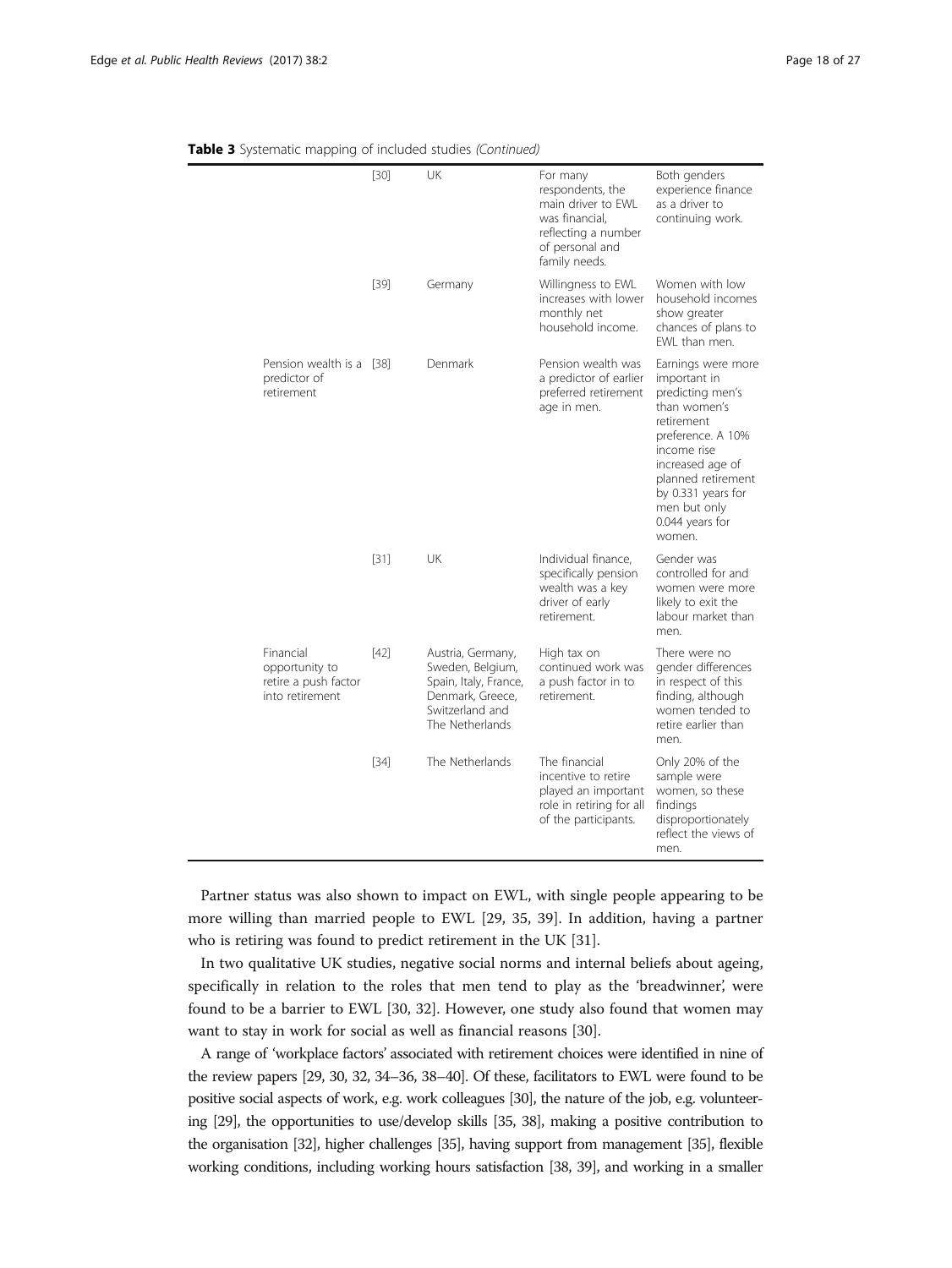organisation [[39, 40\]](#page-25-0). The key barriers to EWL were found to be workplace conflict and poor work mentality [\[34](#page-25-0)], lack of choice and poor quality of jobs available [[30\]](#page-25-0), high pressure/ physically demanding jobs [\[30](#page-25-0), [34](#page-25-0), [38\]](#page-25-0), lack of recognition and insufficient use of skills [[30, 32, 36\]](#page-25-0), organisational changes [\[32](#page-25-0), [34](#page-25-0)], negative or ageist attitudes [\[30](#page-25-0), [32](#page-25-0), [36](#page-25-0)], with supervisors attitudes being found to shape retirement intentions in The Netherlands [[35\]](#page-25-0), organisational size, with larger organisations being viewed as less willing to promote older workers in the UK [[30\]](#page-25-0), lack of development opportunities in respect of career and skill progression [[30, 32](#page-25-0), [36\]](#page-25-0), and poor workability, i.e. balancing the interplay between resources and demands [[36\]](#page-25-0).

Looking at 'workplace factors' in relation to the gendered context, in respect of the social role of work and volunteering as a facilitator to EWL, women tended to take up volunteering, which facilitated EWL [[29](#page-25-0)]. Further, Loretto and White [[30](#page-25-0)] found women felt the social aspect of work were facilitative to EWL, whereas men did not relay this. Ageism in the workplace was shown to have stronger associations with retirement in men than women [[36\]](#page-25-0). A number of gender differences were also found relating to a range of confounding workplace factors such as development possibilities and recognition, which were significant for men but not for women [\[36](#page-25-0)]. Larsen [[38](#page-25-0)] found that increasing working hours was a factor in increasing planned retirement age in men but not in women. Finally, in respect of choice of work available and physically demanding work, Loretto and White [\[30\]](#page-25-0) found evidence of a stereotypical belief among employers that older females have a preference for part-time work and older workers talked about the perception that women in manual work were affected by deteriorations in performance at a faster rate than men.

Four factors were identified that related to 'financial and pension arrangements': financial disincentives exist for employers to recruit older workers, finance as the main driver to continuing work and/or to supplement pensions, pension wealth as a predictor of retirement and the financial opportunity to retire as a push factor into retirement. Financial factors found to facilitate EWL were the need to continue to earn money or supplement pensions for personal/family needs [[30](#page-25-0), [39, 40\]](#page-25-0). Conversely, barriers to EWL were financial disincentives for employers to employ older workers [[32\]](#page-25-0) having sufficient pension wealth [\[31](#page-25-0), [38](#page-25-0)], high tax charges on earnings [\[42](#page-25-0)] and financial incentives to retire [[34\]](#page-25-0).

Financial factors were fairly consistent across gender (although women are shown to retire earlier) and countries apart from in two cases. Firstly, a study in the UK found that those with lower educational levels were more likely to need to work for financial reasons, whereas in Germany, the opposite was true as those in lower paid roles were more likely to retire [\[40](#page-25-0)]. While in Denmark, pension wealth was found to be a predictor of earlier preferred retirement age in men but not in women [\[38](#page-25-0)].

## Discussion of the key facilitators and barriers influencing people's decision to retire or extend their working lives

#### Health

As identified in this review, health is the most frequently cited factor inhibiting EWL and healthier people are found to retire later, which corroborates previous reviews [\[36, 43](#page-25-0), [44](#page-25-0)]. Mental health, arthritis, diabetes, blood pressure, angina and mobility difficulties have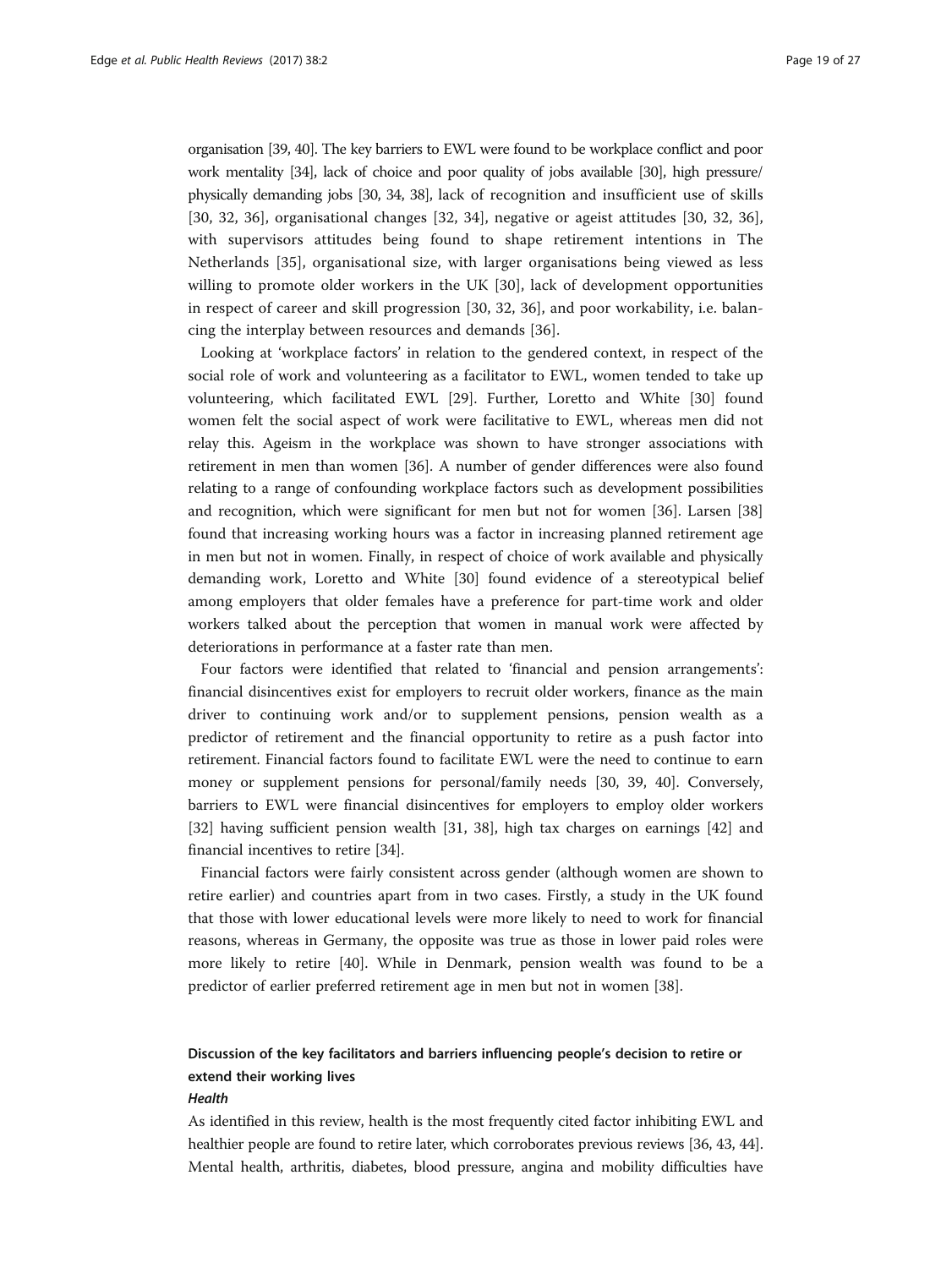been identified as particular health issues for EWL in older workers. In Western Europe, it is estimated that approximately 30% of men and women aged 50–64 years need urgent adjustments at work because of health problems in order to prevent the risks of early retirement and work disability [[16\]](#page-24-0). This review supports the idea that work itself can be damaging to health and adjustments are needed, in that shift work, manual work and caring roles have been shown to have a negative impact on health. The need for workplace adjustments has been found to be far higher than their actual implementation [[45](#page-25-0)], suggesting that 'occupational and public health services should put a strong emphasis on preventive measures in tackling work disability and subsequent early retirement' [[46\]](#page-25-0). In this regard, the workplace should be seen as a priority setting for health promotion [[46](#page-25-0)] and policy measures should focus on the following:

- 1. Primary prevention by means of health promotion; reinforcing healthy lifestyles, counteracting unhealthy lifestyles and improving the physical work environment
- 2. Secondary prevention by early detection and treatment of chronic diseases
- 3. Tertiary prevention through supporting those affected by chronic disease through treatment and rehabilitation [[47](#page-25-0)].

The notion that work itself impacts negatively on health echoes a previous UK policy review of workplace infrastructure [[48\]](#page-25-0). In fact, Buckle [\[48](#page-25-0)] states that 'there appears to be remarkably limited evidence from appropriately designed intervention studies that changing the infrastructure will enhance the well-being, the performance or increase the working life of older workers'. Similarly, a prior review of the literature on the effectiveness of interventions for ageing workers around EWL, work ability and productivity [\[49](#page-25-0)] found only limited evidence for various workplace programmes ranging from a 6-month vitality intervention with personal coaching to vocational rehabilitation activities. In the absence of strong evidence on older workers, McDermot [\[50\]](#page-25-0) also carried out a prior review suggesting a number of interventions that if used with older workers may benefit their health, well-being and work ability across the life course. These included workplace physical activity interventions and those aimed at risk factors for chronic illness, e.g. smoking, diet and physical inactivity. Similarly, a review in the USA also suggested that workplace-based health and wellness programmes are the key to enabling older workers to extend their working lives [[51](#page-25-0)]. Good practice identified by a review for the National Health Service in the UK for EWL [[44](#page-25-0)] included sustainable lifestyle health promotion, implementing management standards for stress at work for both stress and non-stress based issues and other occupational health arrangements such as health monitoring for the over 40 workforce.

While the available evidence from previous reviews and the current review do not allow us to draw specific conclusions about how to improve the health of older women workers to extend working lives, given that they are more likely to be of low socio-economic status and in low paid part-time or temporary jobs, the measures outlined above to reduce work disability could have a proportionately more positive impact on females who are disproportionately clustered in these jobs. Moreover, the key employment-related policies aimed at combatting women's poverty could subsequently improve their health and facilitate EWL. Such policies include the provision of well-paid parental leave (currently available in Denmark, Sweden and Slovenia) and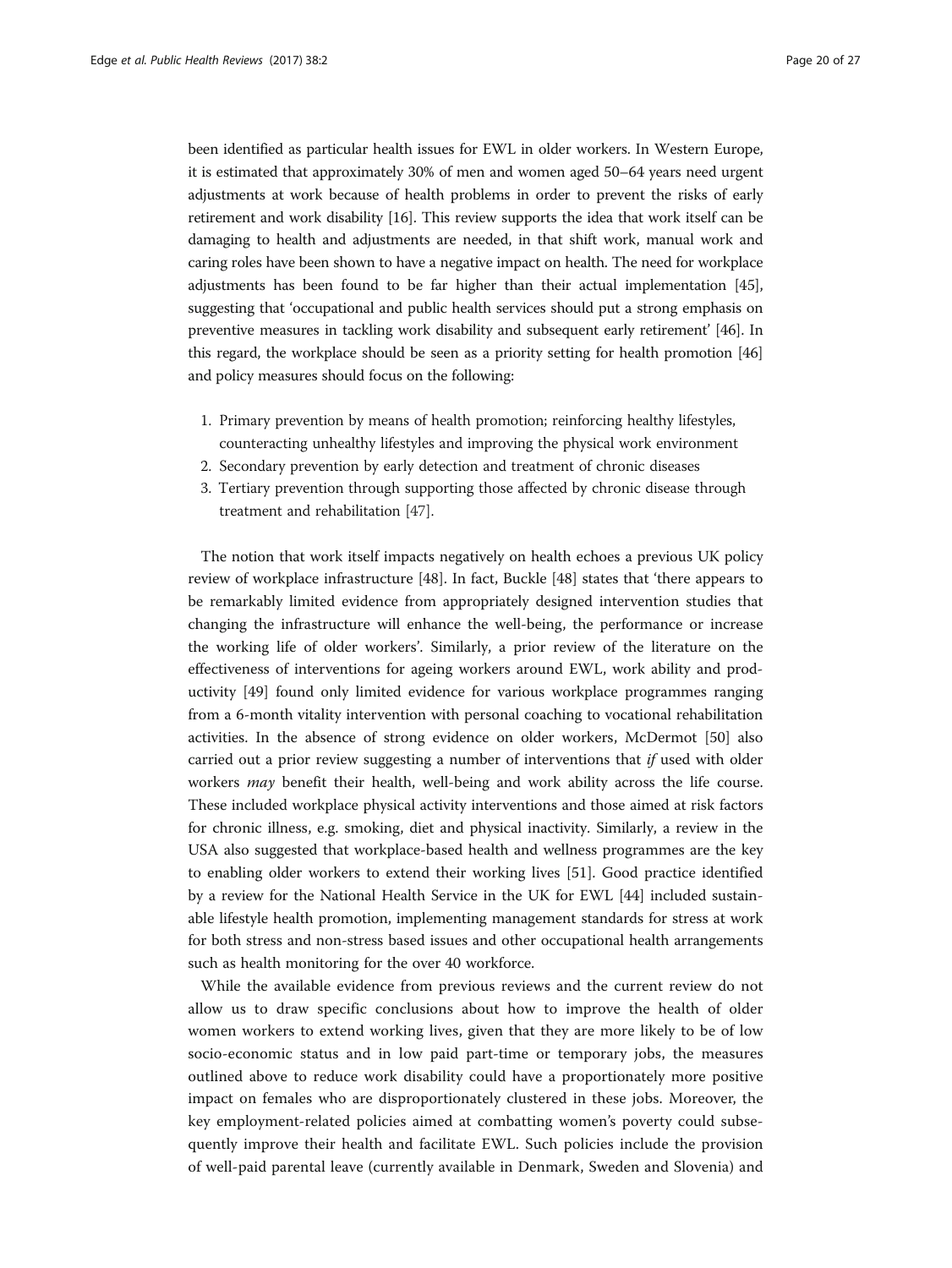the need to extend good quality childcare provision [[52](#page-25-0)]. In addition, a recent UK report highlighted that support and awareness around the menopause was a key priority to actively address to facilitate a better environment at work for older women [\[53](#page-25-0)]. Social factors

Educational or employment level was identified in the current review as a barrier and a facilitator to EWL, as in previous reviews [\[43](#page-25-0), [44](#page-25-0)]. This review has also supported policy evidence suggesting that there are a number of fundamental differences between women and men in terms of employment characteristics [\[54](#page-25-0)] and retirement decision-making [[55\]](#page-25-0). For example, women's work is more likely to be less secure, part-time, and undervalued [[3\]](#page-24-0). Figures for Britain in 2013, showed that 42% of women were employed on a part-time basis in comparison with only 13% of men and women's pay is also consistently lower than men [[56\]](#page-25-0). Women over 50 have been long shown to have more discontinuous employment histories than men as a result of breaks associated with having children [[3, 18](#page-24-0)]. This results in fewer chances to climb up the career ladder for women, which is closely related to pension entitlements and subsequent retirement choices.

In respect of the type of work that men and women carry out, women take on more 'emotion work' in caring roles. Although this review did not highlight gender differences in unpaid caring roles, an excluded study showed that women take on a significantly higher burden than men [[57\]](#page-26-0). Good quality flexible working was identified in the review and is widely cited in the retirement literature as a mean of enabling older workers (particularly women) to spend time caring for others and maintain a satisfactory work-life balance [\[46,](#page-25-0) [58](#page-26-0)]. In order to mitigate the challenges of balancing paid work with domestic responsibilities, interventions that match working conditions with the reasons why individuals wish to retire early [[29\]](#page-25-0) are also recommended. In line with this, some researchers have argued that, due to increased heterogeneity among older workers, individually focused arrangements harnessing flexible employment arrangements will be of most benefit to the older worker [\[59](#page-26-0)].

Flexible or partial retirement policies are another potential option to help in the transition from work to retirement [[17\]](#page-24-0). However, given the complicated interactions between domestic environments and gender roles, Loretto and Vickerstaff [[55\]](#page-25-0) recommend that policies and research relating to retirement should 'focus on the household, not the individual; consider retirement as an often messy and disrupted process and not a discrete event; and understand that retirement may mean very different things for women and men'. Within this review, two papers [[29, 31\]](#page-25-0) supported this, outlining when looking at female retirement, there is a greater need to account for partner status.

#### Workplace factors

This review has highlighted a number of organisational barriers and facilitators to EWL, both physical and psychological, with work-related factors reported in nine out of the 15 papers reviewed [[29, 30](#page-25-0), [32](#page-25-0), [34](#page-25-0)–[36, 38](#page-25-0)–[40](#page-25-0)]. The key physical barriers included those associated with manual work, organisation size (with larger organisations cited as being less accommodating) and lack of training and development opportunities for older workers. A previous review in the UK [[48](#page-25-0)] found that physical work demands led to ill health, or worsened existing conditions; highlighting that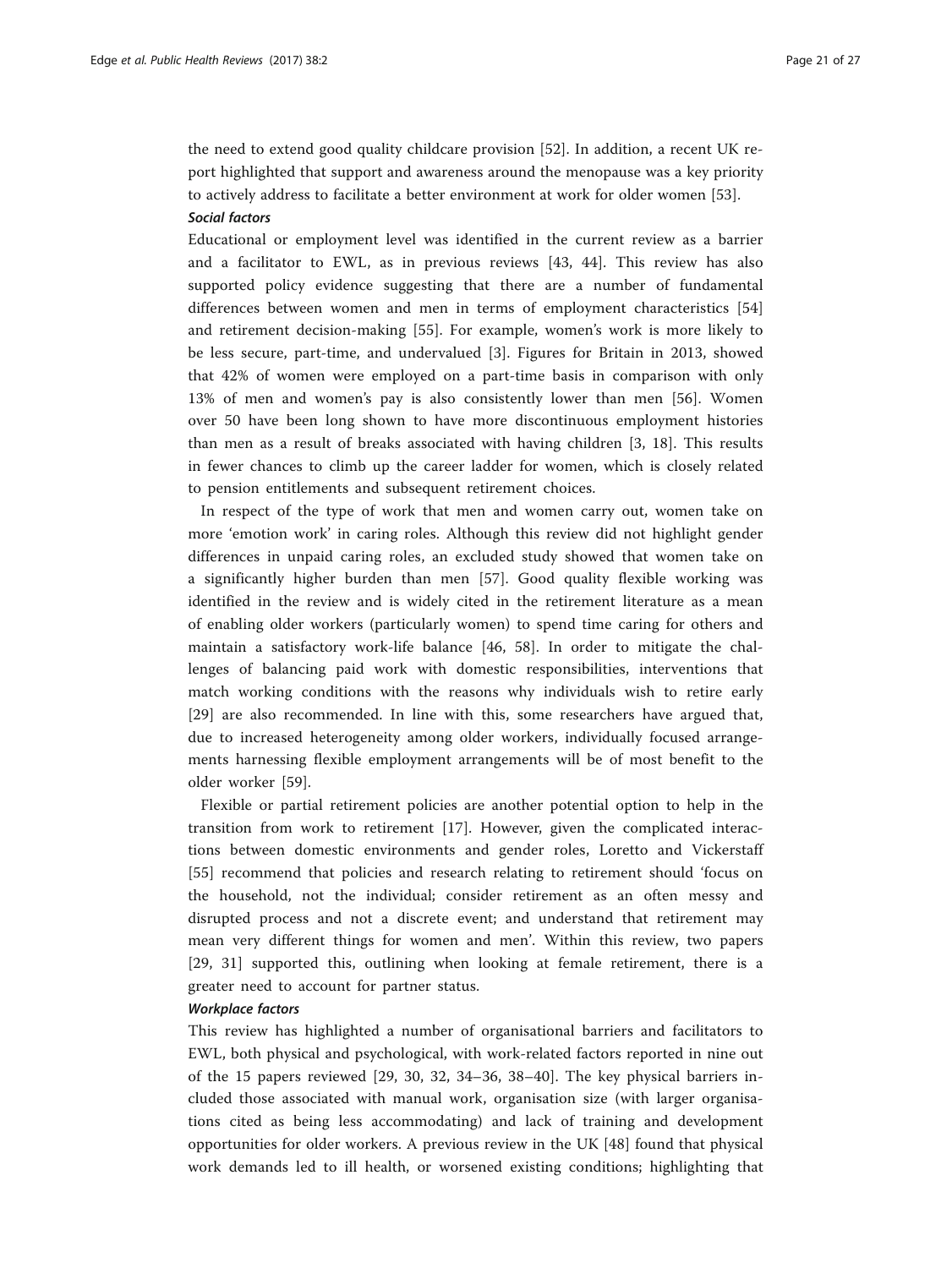currently work-based risk assessments are based on a younger working population. This review supports previous research suggesting psychological barriers to EWL include low job control, lack of flexibility and choice, organisational culture and climate, including job satisfaction, with those in more dissatisfying jobs significantly more likely to retire, relative to satisfied workers [[60\]](#page-26-0) and that high work pressure; insufficient use of skills and knowledge impact on ability to EWL [\[34](#page-25-0)].

Further barriers found in the current review support evidence from previous reviews, which include the barriers as follows: negative or ageist attitudes, particularly in respect of the ability to deal with the demands of a fast-paced and competitive workplace [\[32](#page-25-0)]; and negative perceptions of self [[61](#page-26-0)]. Our review also corroborates research across the EU showing that age related discrimination has been increasing. In fact, 58% of European respondents suggest that age discrimination based on age stereotypes was widespread in the work place [\[62](#page-26-0)]. However, regarding age-related stereotypes, research within the USA has found that those relating to the productivity and motivational levels of older workers are in fact unwarranted, suggesting a dissonance among employers' beliefs about older workers [[63](#page-26-0)]. Importantly though, stereotypes in the workplace have been found to be malleable and therefore changeable so there is scope for change [[64\]](#page-26-0). Similarly, van der Heijden et al. [\[65](#page-26-0)] found that across Europe, there were negative effects of dissimilarity in the supervisor-employee relationship, whereby a high-quality relationship of this kind mediated any potentially harmful effect. This suggests that the supervisor-employee relationship might be a particularly useful way of mediating any of the problems highlighted through potential ageism.

To facilitate EWL, Altman [[53\]](#page-25-0) urges the eradication of discrimination during the recruitment process, where often wording, such as 'recent graduate' or 'energetic' discriminate against older workers applying, calling on the government to fund a major national 'age confident' project and communication campaign, modelled on the success of 'disability confident'. This campaign should highlight the business and economic case for ensuring older workers participate in the labour force and aim to break down barriers, such as negative stereotypes. A similar national intervention programme has been developed in The Netherlands aimed at targeting age stereotypes within the workplace around older workers, as well as increasing employability of older employees and improving business performance [[66\]](#page-26-0).

Workplace factors found to be facilitative of EWL in the current review related to flexible working conditions, working in smaller organisations, effective balancing between resources and demands, the social role of work and voluntary work, as well as making a positive contribution, but also a range of other factors, which are summarised in a number of previous reviews [[16,](#page-24-0) [45](#page-25-0)]. To enable successful interventions monitoring demographic patterns of sickness absence and presenteeism (particularly for the 40 + age group) is recommended, which would enable epidemiological data on known risk factors to be gathered, and vulnerable groups identified by job role [[16,](#page-24-0) [44](#page-25-0)]. Monitoring should be undertaken alongside a range of primary, secondary and tertiary interventions, including sustainable health promotion, improving the physical work environment (reduce physical loads, rehabilitative adaptations lighting, noise levels and thermal environment), flexible working (discussed above) alongside looking at work patterns, e.g. shift work, where extended recovery periods should be offered to 45–50+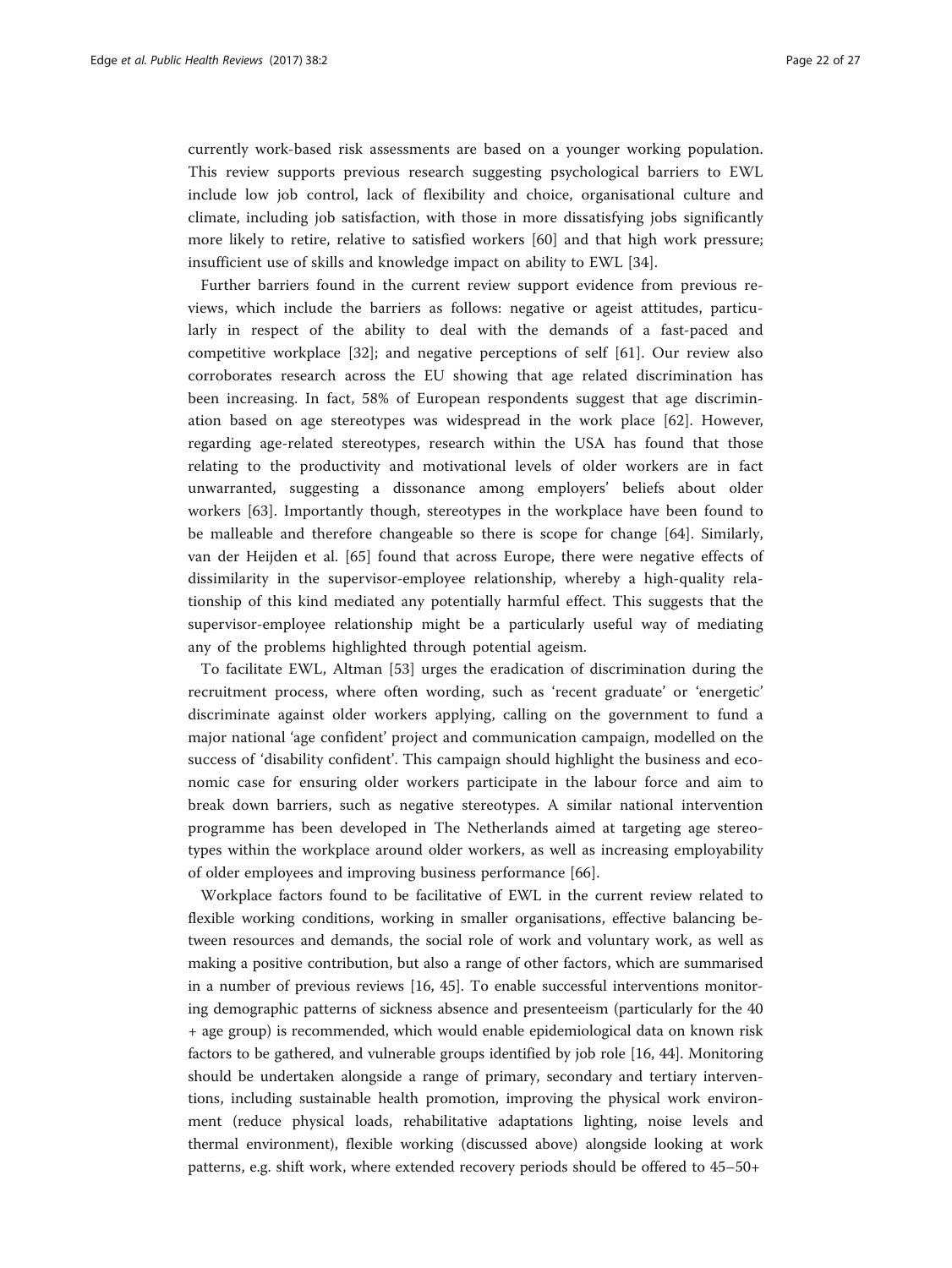year olds and exposure to long shifts minimised. In this regard, research from the USA 'Age and Generations Study' found that flexible workplaces are 'all the rage' and over 78% of respondents felt that flexible practices contributed to their success to a great extent [\[67](#page-26-0)].

### Financial security and pension arrangements

Women have been disadvantaged in recent years by changes to the state pension age and the harmonisation of state pension age for men and women, meaning women are forced to work for longer in many European countries including the UK [[68\]](#page-26-0). In fact, in European countries such as France, there have been mass protests in refute of the rise in retirement age for both genders, with millions taking part in mass demonstrations. There is also a global phenomenon with women across the world being disadvantaged in the workplace [[69\]](#page-26-0), and the risk of poverty in old age is greater for women than men [[70\]](#page-26-0). Income has a major impact on retirement choices, with Bloom [\[71](#page-26-0)] stating that 'the increase in real wages has been the main determinant of the long-term decline in the retirement age in industrialised countries'. For routine workers, with lower pension entitlements and limited access to firm-sponsored retirement plans, they tend to retire later, except in the case of disability.

Gender has been shown to be a significant predictor of the financial reasons for EWL, and women were more likely to take on bridge employment (any paid work after an individual retires or starts receiving a pension) for financial reasons than men [[72\]](#page-26-0). This is because part-time jobs are associated with an 'hourly wage penalty' and contribute to the risk of being poor [[52\]](#page-25-0). As a result, for women in particular, any lack of opportunities to take on more flexible bridge employment could act as a potential barrier to EWL. Similarly, the short-term effect of pension reform in Europe for 50–64 year olds has found that, due to the differing lengths of time that women and men spend in employment and the more stable career paths of males compared to females, pension reforms have resulted in a short-term positive impact on female participation, compared to a modest reduction in male participation [[18\]](#page-24-0).

Addressing the gender pay gap could have a positive impact on the social class of women in Europe, which may reduce their likelihood of working in routine, manual jobs, known to be related to involuntary retirement through disability. Fasang [\[73](#page-26-0)] emphasises that 'social policies that address women's income in retirement need to orchestrate different policy areas that affect women to a greater or lesser degree at different stages of their life course'. Similarly, policies aimed at prolonging work life may need to consider care responsibilities [[74](#page-26-0)] because globally 'work-family balance was the top work-related issue for women' [[69\]](#page-26-0).

### Conclusions

Demographic changes mean that fuller participation in the labour market through EWL is essential; however, older women are an 'under-represented' group. As a result, this review has explored the key barriers and facilitators to EWL in Europe and sought to understand why older women, in particular, are under-represented and to identify the gaps in the literature.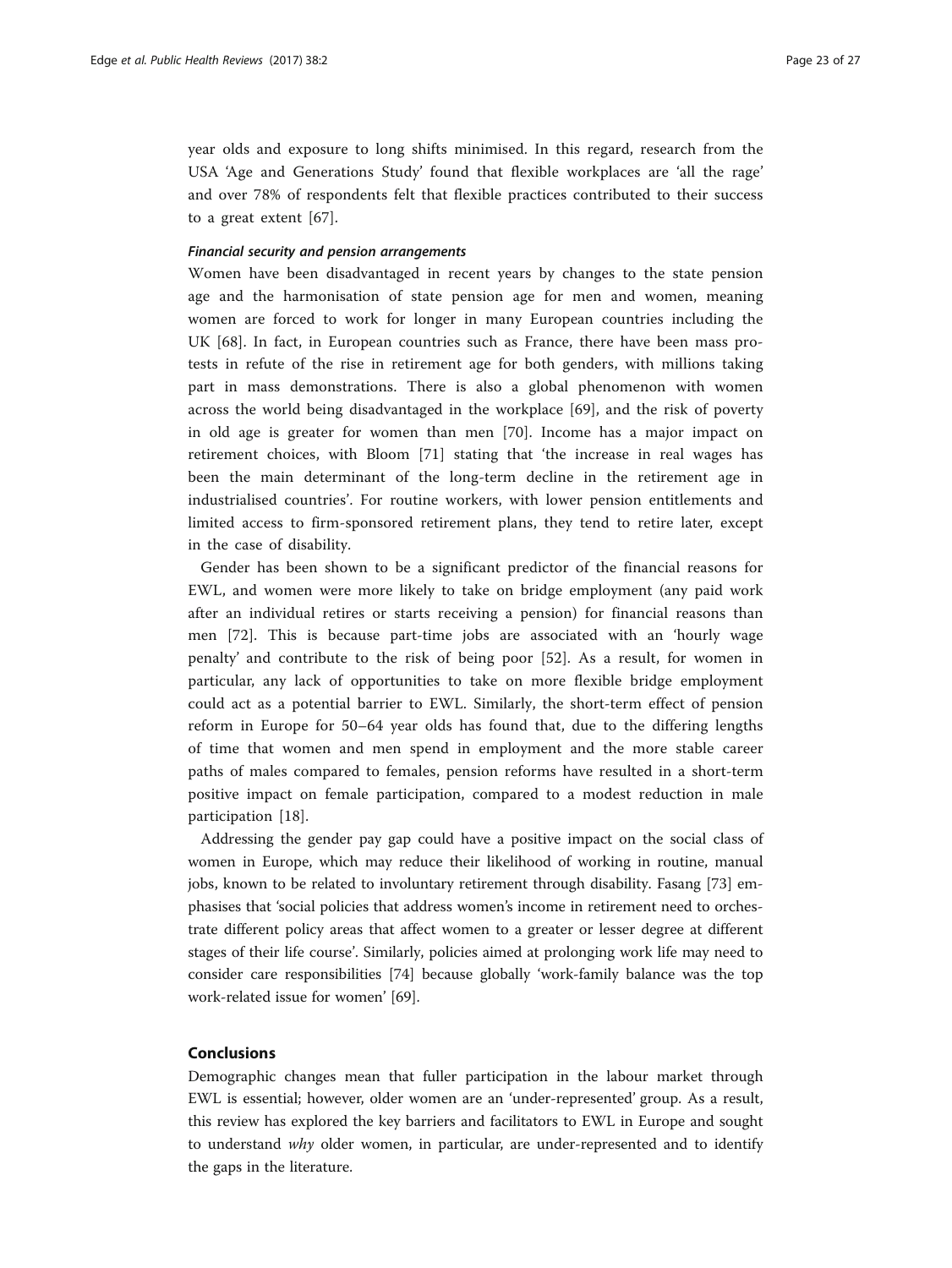The reasons for exiting the labour market are complex and they accumulate over the life course, impacting differently on men and women. Negative impacts of social class on health reduce the opportunity for 'healthy ageing', leading to a strong gradient in disability by occupational class, with routine and manual workers more likely to be impacted. Inextricably linked to these socio-economic factors are the impacts of income on retirement choices, and unsurprisingly routine workers, with lower pension entitlements, have fewer options and tend to retire later, unless they have been pushed out through ill health. Within the workplace, physical workload and psychological factors shape retirement choices, particularly in respect of levels of job control, manual work and attitudes towards older workers. Social factors also impact on retirement choices, with push factors associated with wanting to do things outside of work and wanting to enjoy life now, influenced by marital status, and domestic responsibilities.

As the reasons for EWL accumulate over the life course and health is the largest contributor to early labour market exit, it is important to focus on the determinants of healthy ageing across the life course (including those relating to women's health needs) rather than solely focusing on 'older workers'. In this respect, the literature has highlighted a key gap in the evidence in respect of workplace interventions. The workplace is a key setting for health promotion, and interventions to provide 'good work' that promotes health should be a key priority for public health professionals and employers—although more research and intervention evaluations are needed in this area. Improving health in the workplace has the potential to have a greater impact on routine and manual workers and women; two of the groups that are at increased risk of retiring early.

In respect of income and policy changes to statutory pensions, Radl [\[41\]](#page-25-0) warns that 'the more the age of retirement per se matters for old-age pension eligibility and the calculation of benefits, the more detrimental it is for working class individuals who still frequently retire involuntarily', particularly due to ill health. Policy changes relating to increasing the statutory pension age have been found to be more effective for women, although the reasons for this appear to relate more to the fact that this group are less likely to be able to afford to retire early. This suggests that gender-specific policies, particularly those aimed at addressing the disadvantaged class position that women find themselves in should be considered. Policies that should be explored further include those aimed at maternity benefits, parental leave and good quality flexible work (and working arrangements) that facilitate caring responsibilities across the life course, without disadvantaging women's careers. Again, further research is needed; however, given that health is linked to socio-economic position and EWL, policies aimed at reducing the negative impact of discontinuous employment careers are likely to have a positive impact on women, their health, and their ability to extend their working lives.

This review had underlined the task for policy makers and employers in terms of keeping the workforce not only active in the labour market but also healthy. Many women are now forced to extend their working lives due to policy changes in respect of state pension entitlements, such as the case in the UK. Workplaces must adapt to the needs of older women. To do this, special attention should be paid to the role of individual level factors such as caring responsibilities and macro level factors such as opportunities for training and development and challenging unhelpful social norms and stereotypes. Finally, for women to remain healthier in the workforce for longer, it is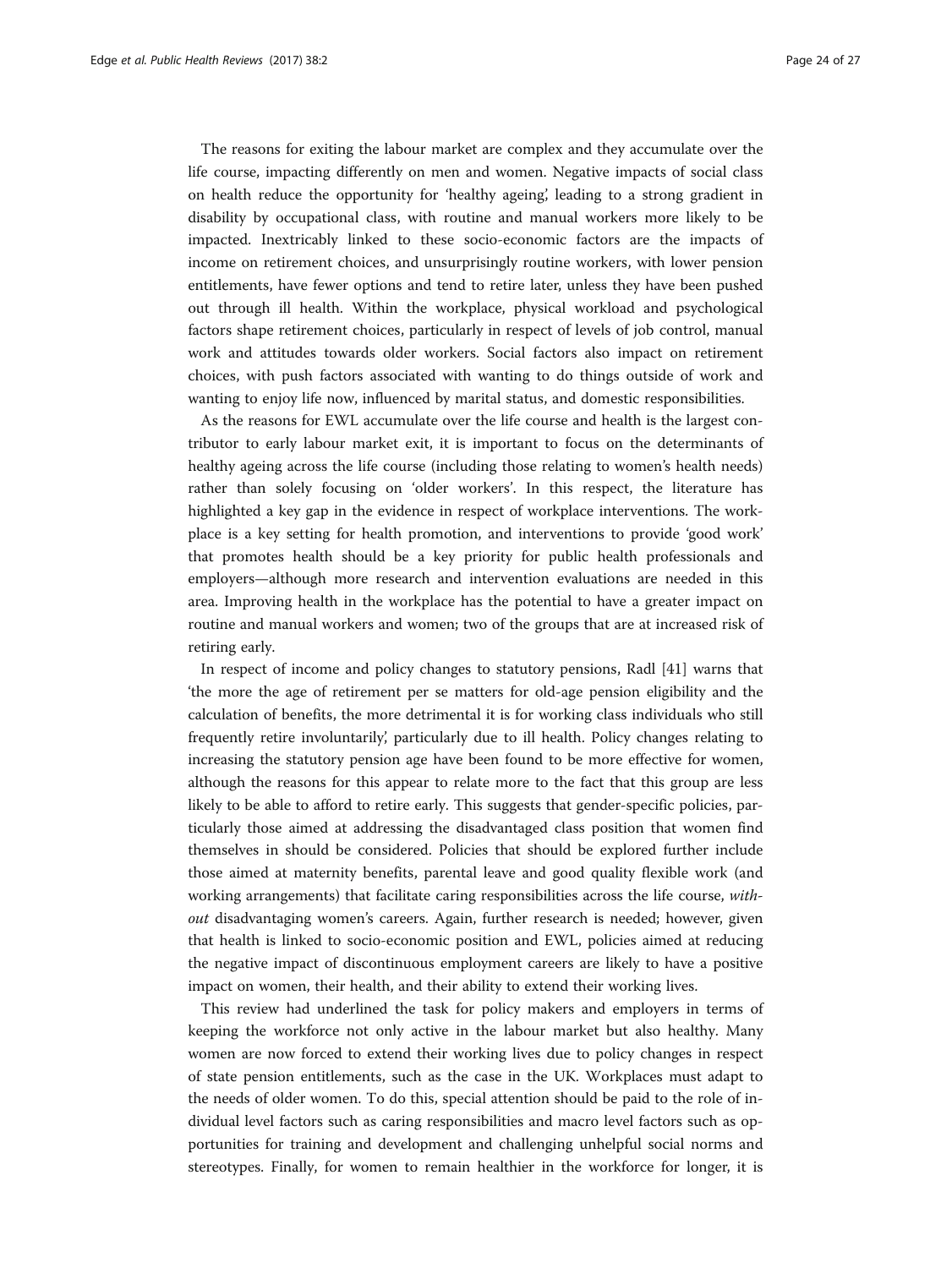### <span id="page-24-0"></span>essential that their unique needs are protected and the workplace is both aware of these needs and, in response, is flexible in its approach to extending working life.

#### Abbreviations

EEA: European Economic Area; EU: European Union; EWL: Extending working life; UK: United Kingdom

Acknowledgements

None included

Funding Not applicable

#### Availability of data and materials

Not applicable

#### Authors' contributions

CE carried out the systematic literature review as part of her PhD and drafted the manuscript. AMC oversaw the systematic review methodology section. MC and AMC assisted with the design and structure of the review. CE, AMC and MC participated in the review's coordination and helped to draft the manuscript. All authors read and approved the final manuscript.

#### Competing interests

The authors declare that they have no competing interests.

Consent for publication

Not applicable

#### Ethics approval and consent to participate Not applicable

Received: 26 August 2015 Accepted: 18 January 2017 Published online: 31 January 2017

#### References

- 1. United Nations. World Population Ageing 2013. New York: Department of Economic and Social Affairs Population Division; 2013.
- 2. Marmot M, Allen J, Goldblatt P, Boyce T, McNeish D, Grady M, et al. Fair society, healthy lives: strategic review of health inequalities in England post-2010. London: UCL Institute for Health Equity; 2010.
- 3. Eurostat. Mortality and life expectancy statistics. 2016. Available from: [http://ec.europa.eu/eurostat/statistics](http://ec.europa.eu/eurostat/statistics-explained/index.php/Mortality_and_life_expectancy_statistics)[explained/index.php/Mortality\\_and\\_life\\_expectancy\\_statistics](http://ec.europa.eu/eurostat/statistics-explained/index.php/Mortality_and_life_expectancy_statistics). Accessed 17 Jul 2016.
- 4. European Commission. The 2012 ageing report: economic and budgetary projections for the 27 EU member states (2010−2060), in European Commission. 2012. p. 2012. Available from: [http://ec.europa.eu/economy\\_finance/](http://ec.europa.eu/economy_finance/publications/european_economy/2012/pdf/ee-2012-2_en.pdf) [publications/european\\_economy/2012/pdf/ee-2012-2\\_en.pdf](http://ec.europa.eu/economy_finance/publications/european_economy/2012/pdf/ee-2012-2_en.pdf). Accessed 20 Aug 2016.
- 5. Department for Work and Pensions. Pensions Act 2014. 2014.
- 6. Finnish Centre for Pensions. Retirement ages in member states. 2016. Available from: [http://www.etk.fi/en/the](http://www.etk.fi/en/the-pension-system-2/the-pension-system/international-comparison/retirement-ages/)[pension-system-2/the-pension-system/international-comparison/retirement-ages/](http://www.etk.fi/en/the-pension-system-2/the-pension-system/international-comparison/retirement-ages/). Accessed 10 Aug 2016.
- 7. Eurofound. The role of governments and social partners in keeping older workers in the labour market. 2013. Available from: [http://www.eurofound.europa.eu/publications/report/2013/working-conditions-labour-market-social-policies/](http://www.eurofound.europa.eu/publications/report/2013/working-conditions-labour-market-social-policies/role-of-governments-and-social-partners-in-keeping-older-workers-in-the-labour-market) [role-of-governments-and-social-partners-in-keeping-older-workers-in-the-labour-market.](http://www.eurofound.europa.eu/publications/report/2013/working-conditions-labour-market-social-policies/role-of-governments-and-social-partners-in-keeping-older-workers-in-the-labour-market) Accessed 20 Aug 2016.
- 8. Eurostat. Gender pay gap statistics. 2016; Available from: [http://ec.europa.eu/eurostat/statistics-explained/index.](http://ec.europa.eu/eurostat/statistics-explained/index.php/Gender_pay_gap_statistics#Further_Eurostat_information) [php/Gender\\_pay\\_gap\\_statistics#Further\\_Eurostat\\_information.](http://ec.europa.eu/eurostat/statistics-explained/index.php/Gender_pay_gap_statistics#Further_Eurostat_information) Accessed 20 Aug 2016.
- 9. Waddell G, Burton AK. Is work good for your health and well-being? London: The Stationery Office; 2006.
- 10. World Health Organization. Ottawa charter for health promotion. 1986: Geneva.
- 11. Behncke S. Does retirement trigger ill health? Health Econ. 2012;21(3):282–300.
- 12. Kuhn A, Wuellrich J-P, Zweimüller J. Fatal attraction? Access to early retirement and mortality. Bonn: Insititute for the Study of Labor; 2010.
- 13. Sahlgren GH. Work Longer, Live Healthier: The relationship between economic activity, health and government policy. 2013, Institute of Economic Affairs. Available from:[http://iea.org.uk/sites/default/files/publications/files/](http://iea.org.uk/sites/default/files/publications/files/Work%20Longer,%20Live_Healthier.pdf) [Work%20Longer,%20Live\\_Healthier.pdf.](http://iea.org.uk/sites/default/files/publications/files/Work%20Longer,%20Live_Healthier.pdf)
- 14. van der Heide I, van Rijn RM, Robroek SJ, Burdorf A, Proper KI. Is retirement good for your health? A systematic review of longitudinal studies. BMC Public Health. 2013;13(1):1.
- 15. Europe2020. Female labour market participation. Available from: [http://ec.europa.eu/europe2020/pdf/themes/](http://ec.europa.eu/europe2020/pdf/themes/2015/labour_market_participation_women_20151126.pdf) [2015/labour\\_market\\_participation\\_women\\_20151126.pdf](http://ec.europa.eu/europe2020/pdf/themes/2015/labour_market_participation_women_20151126.pdf). Accessed 27 Jul 2015.
- 16. Ilmarinen J. Promoting active ageing in the workplace. In: European Agency for Safety and Health at Work. 2012.
- 17. Eurofound. Employment trends and policies for older workers in the recession. 2012. Available from: [http://www.](http://www.eurofound.europa.eu/sites/default/files/ef_publication/field_ef_document/ef1235en.pdf) [eurofound.europa.eu/sites/default/files/ef\\_publication/field\\_ef\\_document/ef1235en.pdf](http://www.eurofound.europa.eu/sites/default/files/ef_publication/field_ef_document/ef1235en.pdf). Accessed 27 Jul 2015.
- 18. Arpaia A, Dybczak K, Pierini F. Assessing the short-term impact of pension reforms on older workers' participation rates in the EU: a diff-in-diff approach. 2009. Available at SSRN 1991870.
- 19. Eurostat. Employment rate of people aged 20 to 64 in the EU up to 69.2% in 2014: new peaks for women and those aged 55–64. 2015: Eurostat newsrelease. Available from: [http://ec.europa.eu/eurostat/documents/2995521/](http://ec.europa.eu/eurostat/documents/2995521/6823708/3-07052015-AP-EN.pdf/7e507ea0-43c7-452f-8e6a-b479c89d2bd6) [6823708/3-07052015-AP-EN.pdf/7e507ea0-43c7-452f-8e6a-b479c89d2bd6](http://ec.europa.eu/eurostat/documents/2995521/6823708/3-07052015-AP-EN.pdf/7e507ea0-43c7-452f-8e6a-b479c89d2bd6).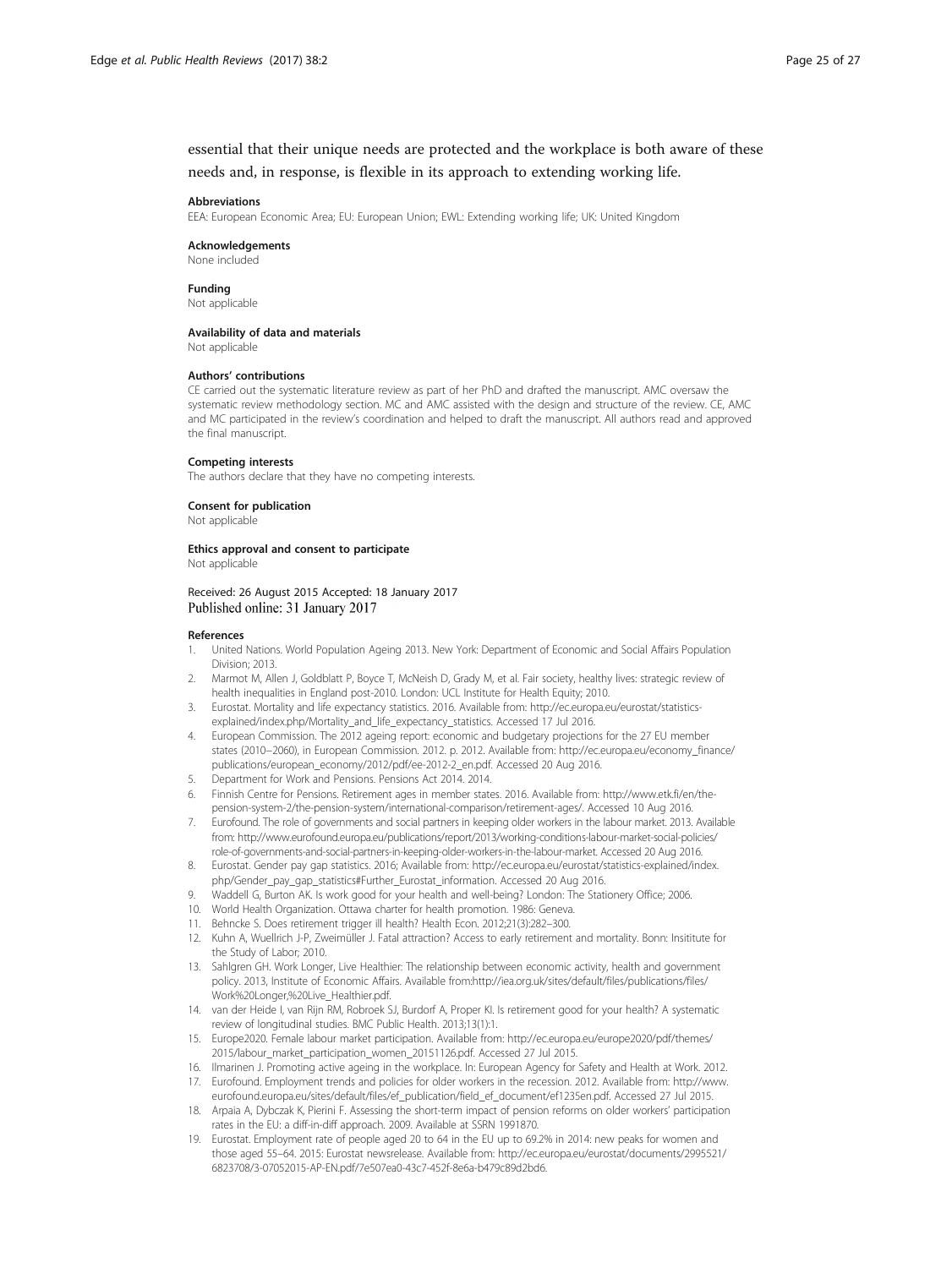- <span id="page-25-0"></span>20. Penfold M, Foxton F. Participation rates in the UK-2014-3. Older people. London: Office of National Statistics; 2015. 21. Kadefors R. Costs and benefits of best agers employment. WP3 Activity 2. 2011, University of Gothenburg.
- Available from: [http://www.best-agers-project.eu/Portals/18/WP3/Best%20Agers\\_WP3\\_Costs\\_and\\_benefits.pdf](http://www.best-agers-project.eu/Portals/18/WP3/Best%20Agers_WP3_Costs_and_benefits.pdf).
- 22. Organisation for Economic Co-operation and Development. Closing the gender gap: act now. 2012.
- 23. Eurostat. Labour force survey statistics—transition from work to retirement. 2012. Available from: [http://ec.europa.eu/](http://ec.europa.eu/eurostat/statistics-explained/index.php/Labour_force_survey_statistics_-_transition_from_work_to_retirement) [eurostat/statistics-explained/index.php/Labour\\_force\\_survey\\_statistics\\_-\\_transition\\_from\\_work\\_to\\_retirement.](http://ec.europa.eu/eurostat/statistics-explained/index.php/Labour_force_survey_statistics_-_transition_from_work_to_retirement) Accessed 15 Jul 2016.
- 24. Arksey H, O'Malley L. Scoping studies: towards a methodological framework. Int J Soc Res Methodol. 2005;8(1):19–32.
- 25. Edwards S, Brettle A. The value of trained library and information professionals. 2016.
- 26. Slater L. Product review: PubMed PubReMiner. Journal of the Canadian Health Libraries Association/Journal de l'Association des bibliothèques de la santé du Canada 2014;33:106-107.
- 27. Osei-Kwasi HA, Nicolaou M, Powell K, Terragni L, Maes L, Stronks K, et al. Systematic mapping review of the factors influencing dietary behaviour in ethnic minority groups living in Europe: a DEDIPAC study. Int J Behav Nutr Phys Act. 2016;13(1):1–17.
- 28. Solem PE, Syse A, Furunes T, Mykletun RJ, De Lange A, Schaufeli W, et al. To leave or not to leave: retirement intentions and retirement behaviour. Ageing Soc. 2016;36(02):259–81.
- 29. Nicolaisen M, Thorsen K, Eriksen SH. Jump into the Void? Factors related to a preferred retirement age: gender, social interests, and leisure activities. Int J Aging Hum Dev. 2012;75(3):239–71.
- 30. Loretto W, White P. Work, more work and retirement: older workers' perspectives. Soc Policy Soc. 2006;5(4):495–506.
- 31. Rice NE, Lang IA, Henley W, Melzer D. Common health predictors of early retirement: findings from the English Longitudinal Study of Ageing. Age Ageing. 2011;40(1):54–61.
- 32. Porcellato L, Carmichael F, Hulme C, Ingham B, Prashar A. Giving older workers a voice: constraints on the employment of older people in the North West of England. Work Employ Soc. 2010;24(1):85–103.
- 33. Brown P, Vickerstaff S. Health subjectivities and labor market participation pessimism and older workers' attitudes and narratives around retirement in the United Kingdom. Res Aging. 2011;33(5):529–50.
- 34. Reeuwijk KG, de Wind A, Westerman MJ, Ybema JF, van der Beek AJ, Geuskens GA. 'All those things together made me retire': qualitative study on early retirement among Dutch employees. BMC Public Health. 2013;13(1):516.
- 35. van Solinge H, Henkens K. Work-related factors as predictors in the retirement decision-making process of older workers in the Netherlands. Ageing Soc. 2014;34(9):1551–74.
- 36. Thorsen S, Rugulies R, Løngaard K, Borg V, Thielen K, Bjorner JB. The association between psychosocial work environment, attitudes towards older workers (ageism) and planned retirement. Int Arch Occup Environ Health. 2012;85(4):437–45.
- 37. Tüchsen F, Christensen KB, Lund T, Feveile H. A 15-year prospective study of shift work and disability pension. Occup Environ Med. 2008;65(4):283–5.
- 38. Larsen M. Does quality of work life affect men and women's retirement planning differently? Appl Res Qual Life. 2008;3(1):23–42.
- 39. Micheel, F., J. Roloff, and I. Wickenheiser. The impact of socioeconomic characteristics on older employees' willingness to continue working in retirement age. Comp Popul Stud. 2011;35(4)869-902.
- 40. Hofacker D, Schroder H, Li Y, Flynn M. Trends and determinants of work-retirement transitions under changing institutional conditions: Germany, England and Japan compared. J Soc Policy. 2016;45(01):39–64.
- 41. Radl J. Labour market exit and social stratification in Western Europe: the effects of social class and gender on the timing of retirement. Eur Sociol Rev. 2013;29(3):654–68.
- 42. De Preter H, Van Looy D, Mortelmans D. Individual and institutional push and pull factors as predictors of retirement timing in Europe: a multilevel analysis. J Aging Stud. 2013;27(4):299–307.
- 43. Phillipson C, Smith A. Extending working life: a review of the research literature. UK: Corporate Document Services Leeds; 2005.
- 44. Weyman A, Meadows P, Buckingham A. Extending working life audit of research relating to impacts on NHS employees. In: NHS Working Longer Review. London: NHS Employers; 2013.
- 45. Boot CR, van den Heuvel SG, Bültmann U, de Boer AG, Koppes LL, van der Beek AJ. Work adjustments in a representative sample of employees with a chronic disease in the Netherlands. J Occup Rehabil. 2013;23(2):200–8.
- 46. Lahelma E, Uusitalo H, Martikainen P. Longer work careers through tackling socioeconomic inequalities in disability retirement. Eur J Pub Health. 2012;22(3):299–300.
- 47. World Health Organization. Healthy workplaces: a model for action—for employers, workers, policy-makers and practitioners. 2010. Available from: [http://www.who.int/occupational\\_health/publications/healthy\\_workplaces\\_](http://www.who.int/occupational_health/publications/healthy_workplaces_model.pdf) [model.pdf.](http://www.who.int/occupational_health/publications/healthy_workplaces_model.pdf) Accessed 20 Aug 2015.
- 48. Buckle P. Workplace infrastructure. Future of ageing: evidence review. In: Foresight. London: Government Office for Science; 2015.
- 49. Cloostermans L, Bekkers MB, Uiters E, Proper KI. The effectiveness of interventions for ageing workers on (early) retirement, work ability and productivity: a systematic review. Int Arch Occup Environ Health. 2015;88(5):521–32.
- 50. McDermott H, Kazi A, Munir F, Haslam C. Developing occupational health services for active age management. Occup Med. 2010;60(3):193–204.
- 51. Pitt-Catsouphes M, James JB, Matz-Costa C. Workplace-based health and wellness programs: the intersection of aging, work, and health. The Gerontologist. 2015;55(2):262–70.
- 52. van Lancker W, Corluy V, Horemans J, Marchal S, Vinck J, Perrons D. Main causes of female poverty. Compliation of in-depth analyses workshop, 30th March 2015. Brussels: European Union; 2015.
- 53. Altman R. A new vision for older workers: retain, retrain, recruit. London: Department for Work and Pensions; 2015. 54. Shacklock K, Brunetto Y, Nelson S. The different variables that affect older males' and females' intentions to
- continue working. Asia Pac J Hum Resour. 2009;47(1):79–101.
- 55. Loretto W, Vickerstaff S. The domestic and gendered context for retirement. Hum Relat. 2013;66(1):65–86.
- 56. Office for National Statistics. Full report—women in the labour market. 2008: London.